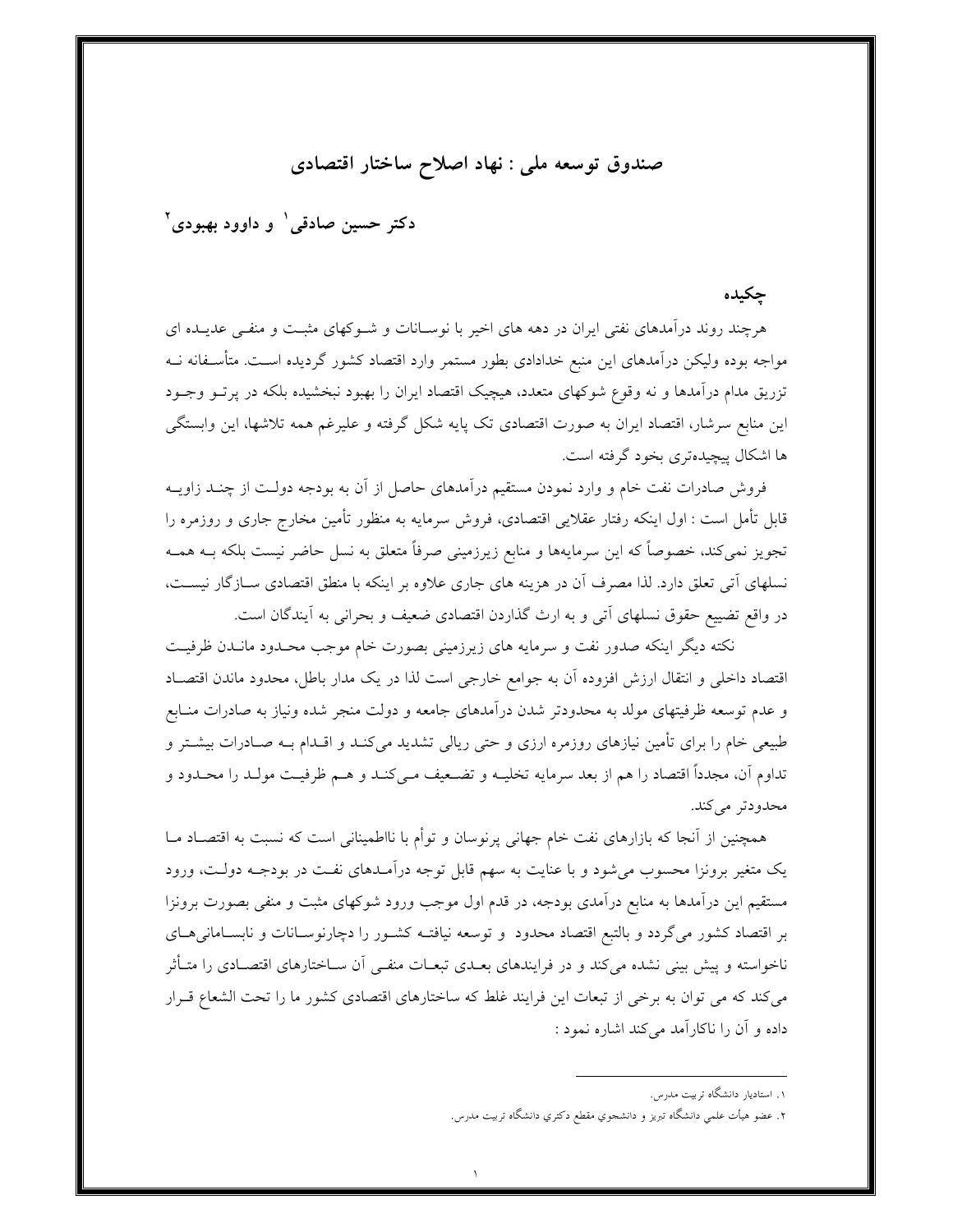ظهور و تداوم پدیده تورم، عدم ثبات بازار ارز، فزونی واردات بر صادرات غیر نفتی کشور، گسترش حجم دولت، تقویت ساختار متمرکز اداری و اقتصادی، عدم شکل گیری ظرفیتهـای مولـد و سـاز و کارهـای منطقی اقتصاد، اجرای پروژه های کم بازده وفاقد توجیه… یکی از راههای انجام اصلاحات ساختاری در اقتصاد ایران تأسیس نهاد اقتصادی مستقلی اسـت کــه این نهاد مأموریت و اهداف ذیل را عهده دار گردد : ۔ تأمین رفاہ نسلھای اَتی ـ جلوگیری از ورود شوکهای برونزای نفتی به اقتصاد داخل کشور ـ تقويت ظرفيتهاى مولد اقتصاد ملي و از این طریق می توان اصلاحات ساختاری اقتصاد در محورهای ذیل را به انجام رساند : ـ ثبات اقتصادي و تعديل نوسانات ــ مدیریت ریسک درآمدهای نفتی ـ تبدیل سرمایه های زیرزمینی به سرمایه مولد در اشکال ابزارهای مالی ۔ مدیریت ریسک سرمایه – قاعده مندی پس انداز و برداشت از منابع وعدم استفاده از درآمدهای نفتی به عنوان پایه اول ـ توسعه و تقويت جامعه مدنى و ايجاد دولت پاسخگو ـ تقویت بخش خصوصی و تسریع در فرایند کوچک سازی دولت ـ توسعه منطقى ظرفيت اقتصاد ملى و بسط ساز و كارهاى اقتصادى ـ تنوع بخشی به ساختار صنعت و حمایت از فعالیتهای اولویت دار و بخشهای پیشرو ـ شکل گیری اقتصاد بدون اتکا به درآمدهای نفت خام این نقشها در جهت انجام اصلاحات ساختاری اقتصاد ایران را می توان با تشکیل «صـندوق توسـعه

ملي» و تغيير مسيرهاي گردش وجوه درآمدهاي حاصل از فروش نفت خام و حذف تدريجي اين درآمـدها از بودجه دولت و سوق دادن أن به صندوق به انجام رساند.

۱\_ مقدمه

رفتار عقلایی اقتصادی، فروش سرمایه های طبیعی به منظور تـأمین مخـارج جـاری و روزمـره را تجـویز نمیکند خصوصاً که این سرمایه ها و منابع زیرزمینی صرفاًمتعلق به نسل حاضر نیست بلکه به نسل های آتی نیز تعلق دارد. همچنین صدور منابع طبیعی به صورت خام، موجب محدود ماندن ظرفیت مولد اقتصاد داخلی گردیده و تداوم آن به محدودتر شدن درآمدهای درونزای جامعه و دولت انجامیده و نیاز بـه درآمـد ناشــی از صادرات نفت و منابع طبیعی برای تأمین نیازهای روزمره ارزی و حتی ریـالی را تشــدید مــیکنــد کــه همــین پدیده امروزه بصورت پدیده شوم وابستگی اقتصاد کشـور و بـویژه بودجـه دولـت بـه درآمـدهای حاصـل از صدور نفت خام ظهور یافته است. از طرف دیگر نااطمینـانی و نوسـان در بـازار جهـانی نفـت موجـب ورود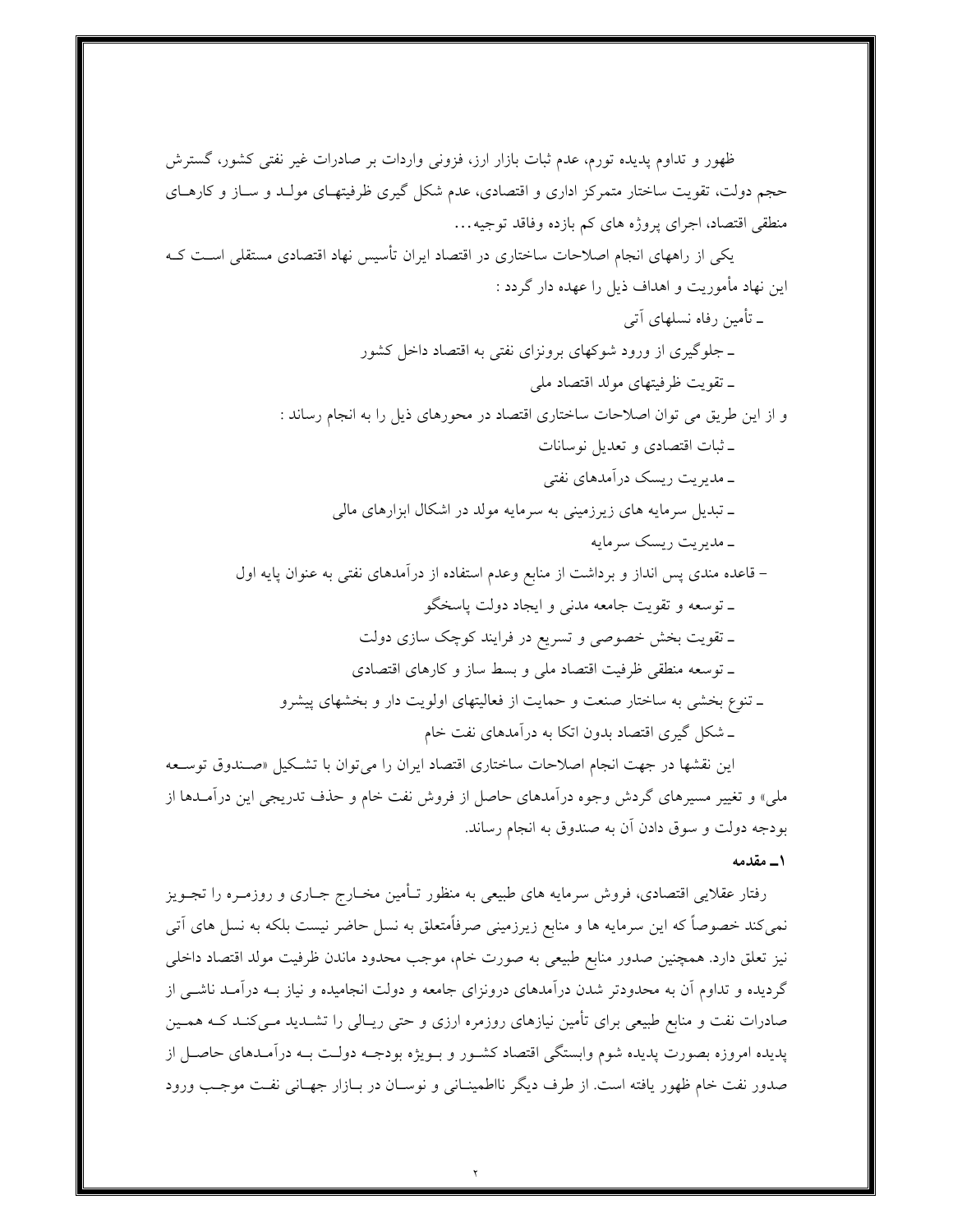مستقیم شوک های برونزای بازار نفت بر اقتصاد ملی میشود و ساختارهای آن را متأثر می سازد کــه عــوارض منفی عدیدهای از قبیل تداوم تورم، عدم ثبات بــازار ارز، عــدم تناســب صــادرات و واردات، گســتر ش حجــم دولت، تشدید ساختار متمرکز اداری و اقتصادی و …. بر جای می گذارد. لذا لازم است مکانیزم روشنی بـرای اصلاح ساختار اقتصادي اتخاذ گردد.

بدین منظور در این مقاله ابتدا بحثی در خصوص ماهیت اقتصاد ایران و نقش درآمدهای نفت در آن ارائــه خواهد شد و طی اّن به اّثار و عوارض برونزای شوک نفتی بر ساختار اقتصادی و متغیرهای کـلان اقتصـادی اشاره می گردد. سپس به شیوه گردش وجوه درآمدهای نفتی در اقتصاد ایران و نیز تجربه حساب ذخیره ارزی طی برنامه سوم خواهیم پرداخت؛ آنگاه تشکیل نهاد اقتصادی مستقل<sub>ی</sub> بـه نــام «صـندوق توســعه ملــی ایــران» مطرح و به مأموریت ها و نقش ها و کارکردهای آن در اصلاح ساختار اقتصادی اشاره خواهد گردید.

قبل از ورود به بحث مروری گذرا و اجمالی بر ادبیات موضوع را لازم و ضروری می دانیم. هرچنــد استخراج و استفاده از نفت سابقه نسبتاً طولانی دارد و لیکن بــازار جهــانی نفــت از دهــه پــنجم قــرن گذشــته اهمیت بیشتری یافته و اقتصادهای متکی به صادرات نفت خام ظهور یافته انـد. اسـتفاده بهینــه از درآمــدهای نفتی در فرایند توسعه کشورهای جهان سوم خصوصاً بعد از وقـوع شـوک اول نفتـی (سـال ۱۹۷۳ مـیلادی) شوک دوم(۱۹۷۹م.) و نیز شوک ِ های بعدی به عنوان یک دغذغه اصلی و اساســی کشــورهای صــادر کننــده نفت خام درأمد؛ بویژه برونزا بودن این شوک ها که هم بصورت درأمدهای حجـیم و بـادأورده ای کــه بطــور پیش بینی نشده وارداقتصاد می شد و هم در مقاطعی بطور پیش بینی نشده دچار کـاهش شـدید مـی شـد، ایــن کشورها را بر آن داشت به منظور کاهش عوارض و پیامدهای برونزا و منفی ایــن شــوک هــا بــه دنبـال چــاره جویی باشند. (Levy & Sarant۱۹۷۵) در مقاله ای با عنوان بحـران جهـانی نفـت، ایـده تنــوع بخشــی بــه درآمدهای نفتی در اشکال مختلـف سـرمایه گـذاری هـای غیـر نفتـی روی زمـین را مطـرح نمـوده و رفتـار کشورهای نفتی را در قالب یک مدل پرتفولیوی دو زمانی تحلیل کـرده<sup>۳</sup>و بــه بررســی درســهایی از تجــارب کشورهای نفتی در مناطق مختلف جهان پرداخته و در آن به ویژگی های اقتصادی و اجتماعی این کشـورها و آثار و عوارض ناشی از درآمدهای نفتی اشاره نمودهاند. آنها همچنین<sup>؛</sup> نحوه برخورد کشورها را با درآمــدهای بادآورده نفتی تحلیل نموده و به دنبال تبیین رفتار کشورهای ثروتمند نفتی در پس انداز یا هزینــه کــردن ایــن درآمدها بودهاند. در مقاله اخیر به تشکیل صندوقهای درآمد نفت کویت، ونزوئلا، ایالت آلاسـکای آمریکـا و آلبرتای کانادا نیز اشاره شده است. دکتر حسین عظیمی (۱۳۷۵) در کتاب مدارهای توسعه نیافتگی در اقتصـاد ایران به خارج نمودن درآمدهای نفتی از بودجه جاری و اختصاص کامل آن به پروژه های عمرانـی و توســعه ای کشور تأکید نموده و البته در مباحث ایشان هیچ اشارهای به تشکیل نهاد صندوق نشده اسـت. در ســالهای

<sup>1.</sup> Gillis Malcom: "The Effect of In-state Investment : Lessons from Oil Fired Development in Other Parts of the World"; Harvard Institute; 1981.

<sup>2.</sup> Thomas R.Stauffer; "Oil Rich : Spend or Save? How Oil Countries Have Handled the Whindfall": Center for Contemporary Arab Studies Georgetown University Washington.D.C. prepared for Alaska Permanent Fund. H#P// WWW.Apfc.org.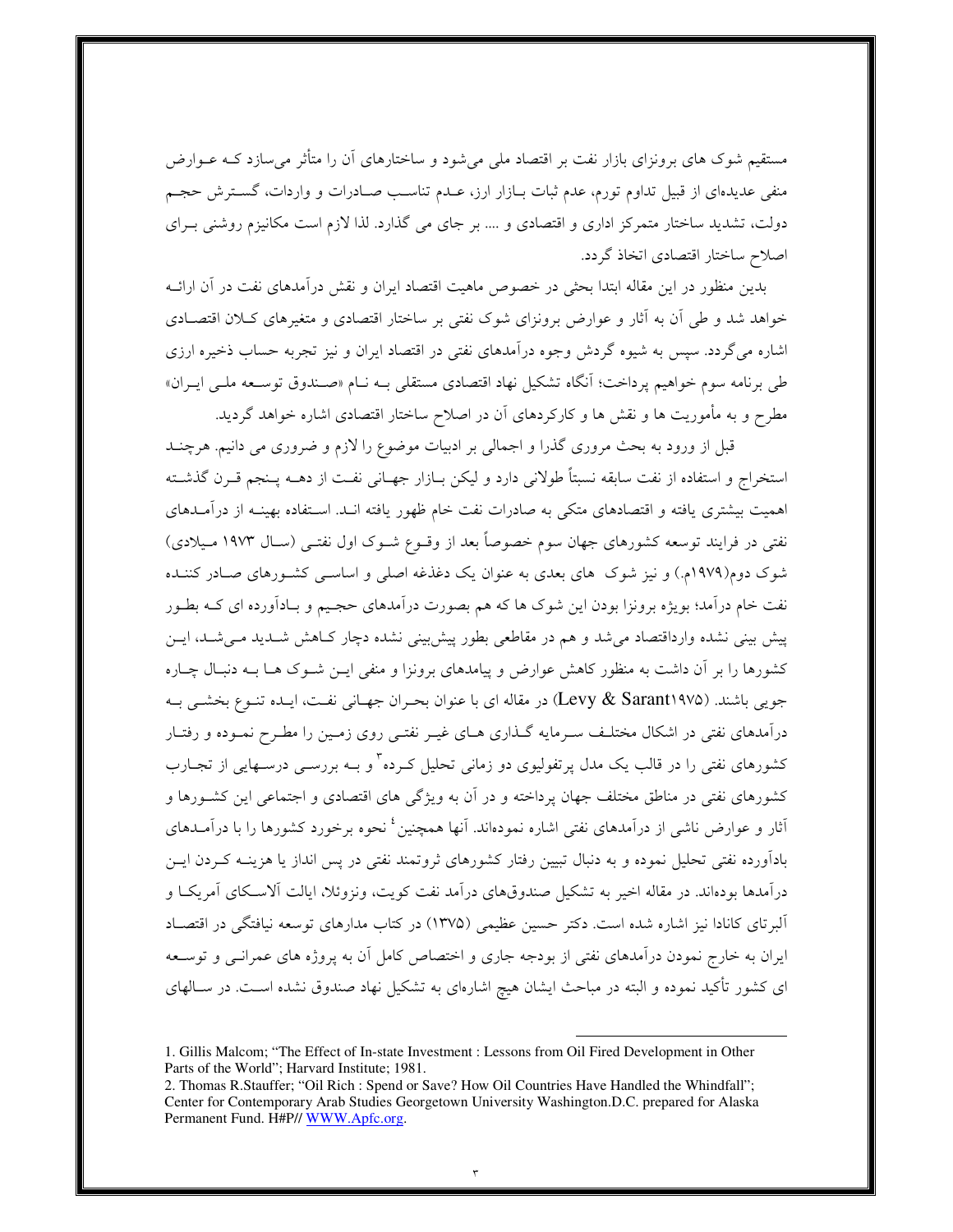اخیر موضوعاتی مرتبط با نفت و اثرات آن بر اقتصاد کشور به صورتهای مختلف تهیه و منتشر شـده اسـت: کیهانی (۱۳۷۱)، یدالەزاده (۱۳۷۲)، قلبی زاده (۱۳۷۷)، همتی (۱۳۷۷)،بهرامی (۱۳۷۷) و … که هیچیک از اینها به ضرورت تشکیل صندوق و مکانیزم های آن اشاره ای نداشتهاند.

## ۲- ماهیت اقتصاد ایران و نقش درآمدهای نفت در آن

روند درآمدهای نفتی ایران چه در اوایل سده اخیر و چه قبل و بعـد از انقــلاب اســلامی بــا نوســانات و شوک های مثبت و منفی عدیده ای مواجه گردیده است هرچند درآمدهای این منبع خدادادی به طور مســتمر وارد اقتصاد کشور گردیده است ولیکن متأسفانه نه اصل تزریق مداوم درآمدها و نه وقوع شوک های مثبت و منفی هیچیک اقتصاد کشور را بهبود نبخشیده است؛ بلکه اقتصاد ایران در پرتو وجود منابع مشابه نفتی و گـاز به صورت تک محصولی شکل گرفته و علیرغم همه این تلاشها، وابستگی به نفـت و درآمـدهای آن، اشـکال پیچیدهای به خود گرفته و تبعات متعددی بر جای گذاره است که ذیلاً به برخی از آثار شوک هـای نفتـی بـر ساختار و متغیرهای کلان اقتصادی اشاره می شود:

**تورم:** روند حرکت متغیرهای اقتصادی در ایران نشان میدهد که معمولاً هم به دنبال افــزایش درآمــدهای نفتی و هم به دنبال کاهش درآمدهای نفتی پدیده تورم ظهور میکند. بـا افــزایش درآمــدهای ارزی حاصــل از فروش نفت خام −از آنجا که این درآمد از فرایند تولید کـالا و خـدمات در اقتصـاد داخلـی حاصـل نشـده، مضاف بر آن صرفاً در اختیار دولت قرار می گیرد <sup>—</sup>از یک طرف مخارج دولـت بــه علــت تــأمین نیازهــای توسعه داخلی و … فزونی می یابد و از طرف دیگر به دلیـل افـزایش خـالص داراییهـای خـارجی نــزد بانـک مرکزی، پایه پولی و حجم نقدینگی افزایش می پابد و موجب انتقال منحنی تقاضای کل به سمت بالا می شود. همچنین افزایش درآمدهای ارزی، زمینه افزایش واردات مواد اولیه و واسطه ای را نیز فراهم نموده و تولید بــا وقفه زمانی انجام و تقدم و سرعت افزایش تقاضا بر عرضه موجب بروز تورم میشود.

در شرایط کاهش درآمدهای ارزی، واردات مواد اولیه و واسطه ای محدود گردیده و موجب کاهش تولیـد و انتقال به سمت چپ منحنی عرضه کل می شود. از طرف دیگر به علت عدم انعطاف هزینه هـای دولـت بــه سمت پایین، موجب بروز کسری بودجه و نهایتاً استقراض از بانک مرکزی میشـود کــه بســط پایــه پــولی و افزایش حجم نقدینگی را به دنبال دارد و این فرآیند به انتقال به سـمت راسـت منحنـی تقاضـای کـل منجـر می گردد و در نتیجه همزمانی انتقال به چپ منحنی عرضه و انتقال به راست منحنی تقاضا موجب بروز تــورم رکودی می گردد.

بنابراین همان طور که ملاحظه میشود هم در شـرایط افـزایش درآمـدهای ارزی فـروش نفـت و هـم در شرایط کاهش درآمدهای ارزی فروش نفت که منجر به افزایش و یا کاهش درآمدهای ارزی مــی گــرد، یدیــده تورم ظهور می کند. البته در هر دو حالت تورم، ناشی از افزایش نقدینگی است که با ریشه های مختلف واقسع شده است.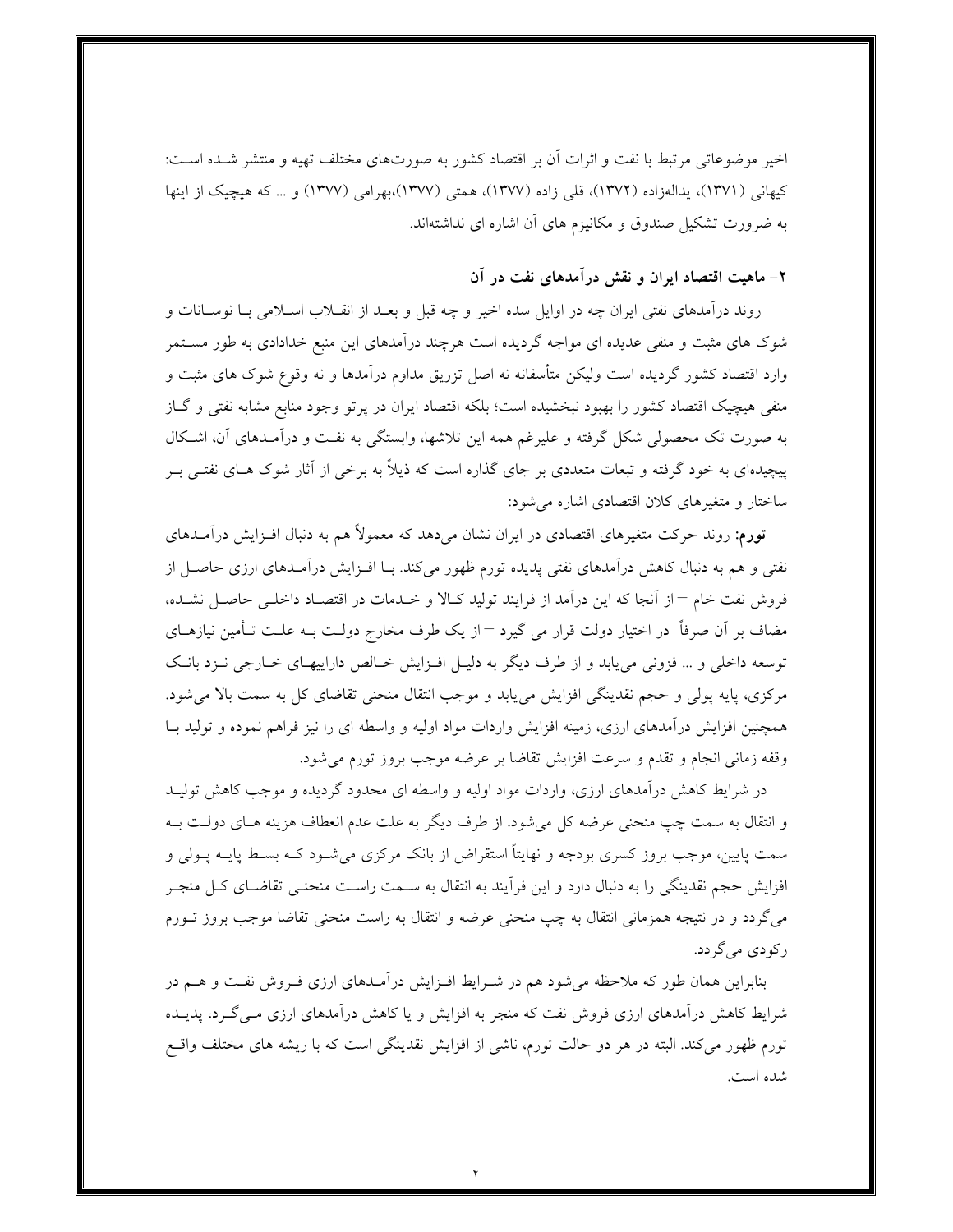**عدم ثبات بازار ارز**: از آنجا که بخش عمده درآمدهای ارزی کشـور ناشـی از فـروش نفـت خـام اسـت تغییرات برونزای درآمدهای نفتی، نرخ اسمی ارز را دچار شوک میکند، هرچنــد نــرخ رســمی ارز، ســالها بــا سیستم نرخ ثابت تعیین می شده ولیکن بعد از انقلاب اختلاف فاحش نرخ های رسمی و آزاد و نیز بـی ثبــاتی بازار ارز، فضای برنامه ریزی، سرمایه گذاری، تولید، صادرات و واردات را دچار اخلال نموده و موجب بروز نااطمینانی و ریسک گردیده است.

**عدم تناسب صادرات و واردات**: از اّنجا که ساختار اقتصادی کشور، عمدتاً مبتنی بر سیاست جــایگزینی واردات شکل گرفته، کاهش نرخ واقعی ارز موجب میشود صنایع مورد حمایت داخلی بیش از پـیش قــدرت رقابت خود را از دست داده و آسیب پذیر گردند و بالمآل واردات افزایش یابد. افزایش نــرخ واقعــی ارز نیــز موجب افزایش قیمت تمام شده مواد اولیه وارداتی گردیده و به شکل دیگری با افـزایش قیمـت تمـام شـده، قدرت رقابت را از تولیدات داخلی میگیرد.

به همین ترتیب نوسانات سریع و برونزای نرخ ارز، صادرات غیرنفتی را نیز تحتالشـعاع قـرار مـیدهــد. کاهش نرخ ارز (تقویت پول ملی) موجب گرانتر شدن کالاهای صادراتی در بازارهای خارجی گردیده و تـوان رقابت را در بازارهای محدود خارجی کـاهش خواهــد داد و افــزایش نــرخ ارز نیــز عمــدتاً ناشــی از کــاهش درآمدهای نفتی است هرچند موجب عطف توجه به توسعه صادرات غیر نفتی به منظور تأمین ارز مــورد نیــاز میگردد ولیکن پس از گذار از دوره پایین قیمت نفت و شروع روند افزایش قیمت ها و درآمدهای نفتـی بــه بوته فراموشی سیرده شده و اهتمام به صادرات دوباره به حاشیه رانده می شود.

پدیده شوک های نفتی در شکل افزایش قیمت، موجب افزایش درآمدهای ارزی می گـردد. ورود ناگهـانی درآمدهای برونزای نفتی به درون اقتصاد موجب افـزایش سـریع تقاضـا مـیشـود کـه بـه علـت عـدم تـوان ياسخگويي طرف عرضه اقتصاد، اين تقاضا به سمت كالاهاي وارداتي و نيز به سـمت خـدمات و عمـدتاً بــا انگیزه سوداگری به سمت بخش های غیرقابل تجارت مثل زمین و ساختمان سوق پیدا مـیکنـد و لـذا منـابع محدود جامعه به بخش غیرقابل تجارت تخصیص یافته و زمینه صادرات غیر نفتی محدود تر گردیده و نهایتاً واردات افزايش مي يابد.

**گسترش حجم دولت**: از دیگر پدیده هایی که به واسطه وجود درآمدهای نفتـی در اقتصـاد ایــران بــروز کرده، گسترش روزافزون حجم دولت و حضور آن در عرصه های تصدی گری است. مکانیزم مورد عمـل در اقتصاد ما که همانا ورود درآمدهای نفتی به منابع درآمدی دولت و هزینه کردن آن از طریــق ســاختار بودجــه دولتی میباشد، موجب میگردد حجم فعالیت های دولت نسبت به فعالیت های اقتصادی و بخـش مولّــد بــه طور ناموزون افزایش یابد. گسترش حجم دولت، موجب می شود روز به روز نیاز دولـت بـه منـابع درآمـدی نفت تشدید شده و وابستگی به آن شدت یابد. این وابستگی، به هنگام بروز شوک هـای مثبـت بــه گســترش بیش از پیش از حجم دولت و به هنگام بروز شوک های منفـی موجـب کـاهش امکـان اجـرای برنامــه هــای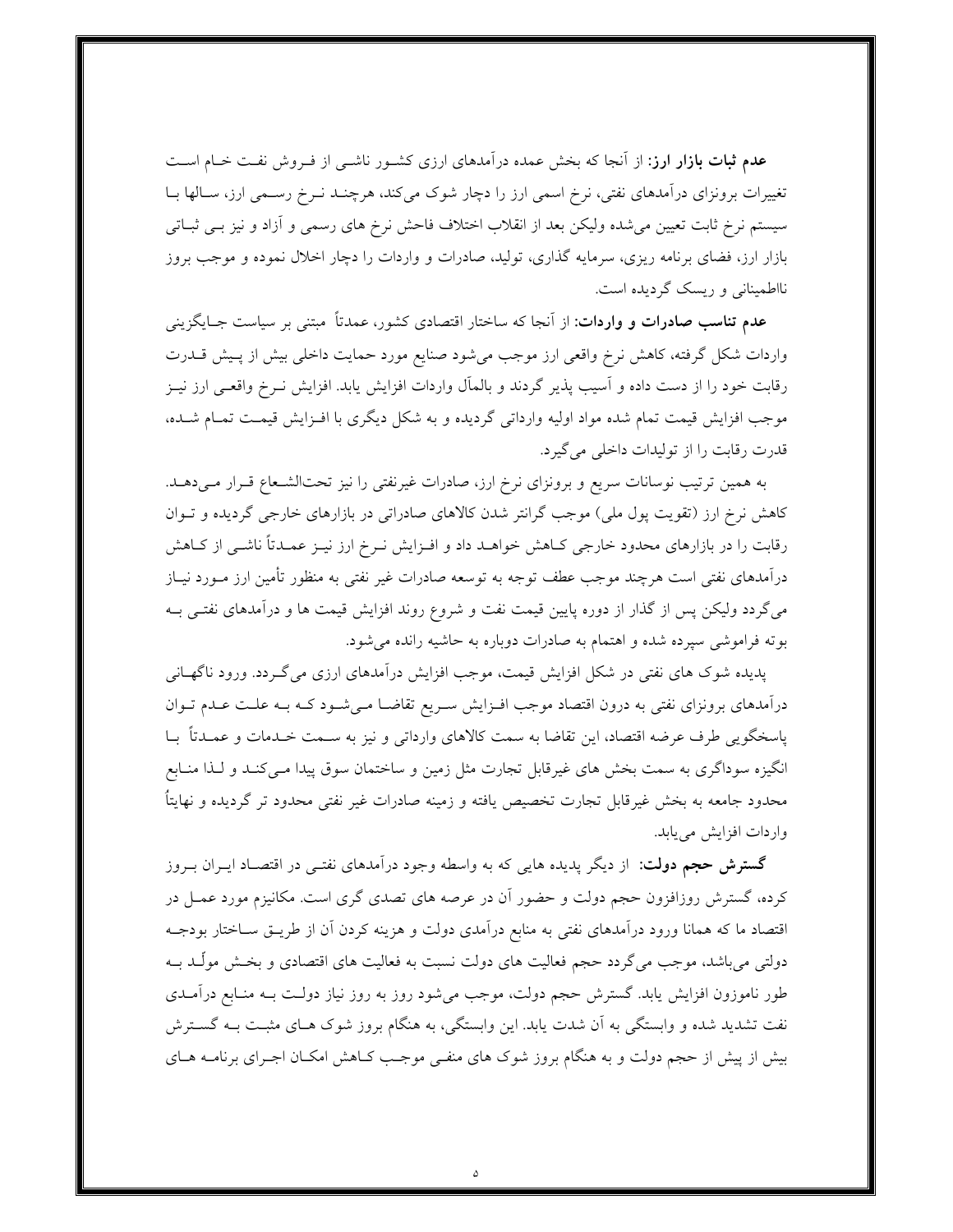اقتصادی دولت و محدودیت در ارائه خدمات دولتی میگردد و بدین ترتیب انتظارات و توقعات ایجـاد شــده در مردم برآورد نشده و موجبات نارضایتی مردم و ناکارآمدی دولت می گردد.

**ضعیف شدن بخش خصوصی:** از آنجا که درآمدها از مجاری بودجه دولتی وارد اقتصاد می شود لذا ابتـدا نیاز دستگاه های دولتی را تأمین میکند و نهایتاً سرریز و مازاد احتمالی آن به سمت بخش خصوصـی جریــان می،یابد. بدین ترتیب درآمدهای نفتی به طور کاملاً نامناسب بین دو بخش دولتی و خصوصی توزیع میشـود. اگر به این مطلب، اختلاف نرخ دولتی و نرخ آزاد ارز را نیز در طی سالهای متمادی بعـد از انقــلاب بیــافزاییم به طور طبیعی بخش دولتی از رانت نفت استفاده برده و بخش خصوصی به حاشیه رانده می شود. لـذا بخـش خصوصی در یک شرایط نابرابر قرار داشته و فاقد توان لازم برای رقابت بـا بخـش دولتـی بـوده و تضـعیف می گر دد.

**دولت سالاری و تمرکزگرایی**: جریان درآمدهای نفتی علاوه بر منجر شدن به ظهور پدیده هـایی هماننــد بخش دولتی حجیم و بخش خصوصی ضعیف درگذر تاریخ به عارضه اقتصادی، اجتماعی و سیاسی دیگـری منجر شده است. از آنجا که درآمدهای نفتی مستقل از ساز و کار و ظرفیت واقعی اقتصاد کشور اعم از تولیـد، درآمد و مالیات و …. بوده و لذا بخش عمده درآمدهای دولت به صورت مستقل از فعالیت های مولد جامعــه و بخش خصوصی شکل میگیرد، لذا به جای اینکه روحیه پاسخگویی در قبال آحاد جامعه و جلب مشارکت های مردمی و تقویت بخش خصوصی شکل بگیرد و رشد دولت در گرو رشد ظرفیت های واقعی جامعــه در ابعاد سیاسی، اقتصادی، فرهنگی و اجتماعی مقرر گردد، دولت با روحیه قیم مابانه و تحکم ظاهر می شود و از آنجا که در تصمیم گیریها و توزیع امکانات و منابع به صورت فعال مایشاء اقدام میکند، مکانیزم های اعمـال حاکمیت به صورت متمرکز و دولت سالاری شکل میگیرد.

**اجرای پروژه های کم بازده وفاقدتوجیه**: از آنجا که منابع درآمدی دولت، برونوا و مستقل از ظرفیت های داخلی و واقعی اقتصاد است که دولت در مورد آنها احساس مسؤولیت پاسـخگویی نداشــته و صــرفأبــه طور یکجانبه و بدون ساز و کار مشارکت طلبی درصدد تـأمین نیازهـای توسـعه و توسـعه زیرسـاخت هـای اقتصادی و اجتماعی بوده و لذا انتخاب پروژه ها بجای اینکه مبتنـی بـر ارزیـابی هـای دقیـق و جـامع فنـی، اقتصادی، مالی و متناسب با نیازها و امکانات باشد عمدتاً مبتنی بر روزمرگی، فشارهای کـانون هـای قــدرت سیاسی و اقتصادی بوده و عموماًهم اصل انتخاب پروژه ها و هم مکان پـابی آنهـا و هــم تکنولــوژی آنهـا بــه صورت غیر بهینه بوده ومضاف بر آن تعداد بیش از حد پروژههای نیمه تمام و نوسانات منابع درآمـدی بـیش از پیش موجب تطویل زمان اجرای پروژهها گردیده است. البته این واقعیت تلخ را باید مجدداً متذکر شـد کــه حتی اتمام این پروژهها که اعتبار مورد نیاز آنها حداقل معادل ۶ سال اعتبارات عمرانی کل کشـور مـی باشـد، نیز به لحاظ اینکه تعریف پروژه، مکان یابی،تکنولوژی، ظرفیت و … با تأمل و تـدبر کـافی صـورت نگرفتـه، مشکلی را حل نکرده و باز هم به کاهش کارایی سرمایه منجر خواهد شد.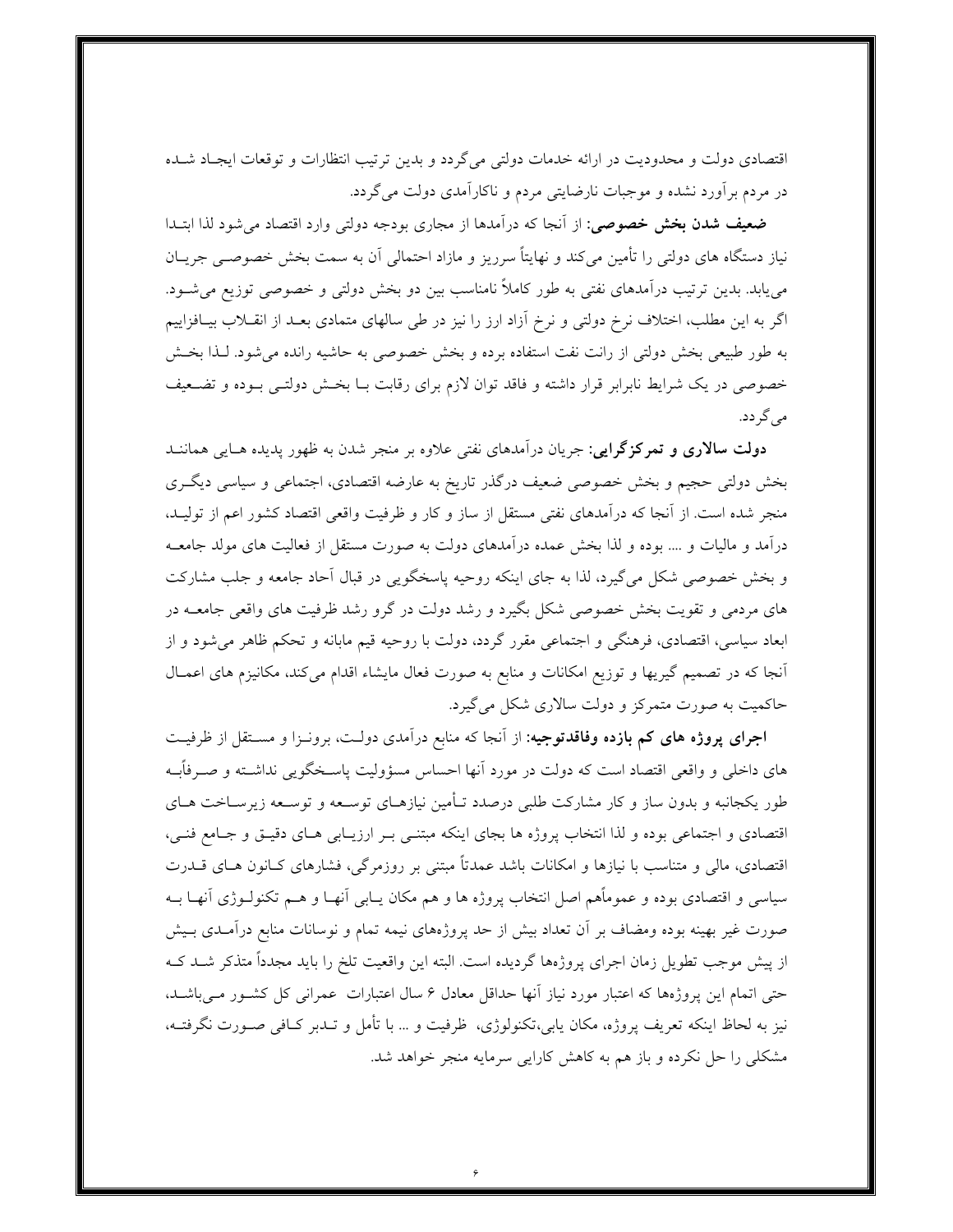همه أنچه ذکر شد ابعادی از ماهیت اقتصادی کشـور مـیباشـد کـه بـه علـت عـدم برخـورد مدبرانــه بــا درآمدهای نفت و نوسانات برونزای آن بوده است. در سایه نگـرش صـرف دولتـی و روزمـره بــه ایــن منبــع خدادادی،علیرغم همه یتانسیل ها و استعدادهای طبیعی، انسانی، فرهنگی و تاریخی، اقتصاد ایران بـه صـورت یک اقتصاد تک پایه و محدود …. مانده است و اقتصادی که عملاً فقط ۴ میلیارد دلار صـادرات غیرنفتــی دارد سالانه به طور متوسط از ۱۵ میلیارد دلار رانت نفتی به صورت کلان استفاده نموده و به جای حـل ریشــه ای مشکلات، صرفاً آنها را پوشش داده و به آینده نامعلوم موکول میکند. همه آنچه ذکر شد از موانع اصلی برای اتخاذ سیاست های اصولی، تدوین استراتژی توسعه پایدار و اصلاح ساختار اقتصادی میباشد.

## ۳– شیوه گردش وجوه درآمدهای نفتی در اقتصاد ایران

در کشور ما مطابق قوانین بودجه سنواتی، از دیرباز درآمدهای حاصل از فروش نفت خام و گاز در ردیف منابع درآمدی دولت در کنار مالیات، عوارض و …. درج شده است و لـذا دولـت خــود را محــق و مجــاز بــر هزينه كردن اين درآمدها مىداند.

ايده و انديشه برخورد اصولي و با تدبير با درآمـدهاي نفتـي از چنـدين دهــه پـيش وجـود داشـته اسـت. تلاشهایی که در مقاطع مختلف برای اصلاح قراردادهای اکتشاف و استخراج نفت بـا شـرکتهای خــارجی از دوره قاجار تا نهضت ملي شدن نفت در سال ١٣٢٩ انجام گرفته را مي توان در چارچوب احقاق حقوق ملـت برای بهرهمندی از منافع ذخایر ملی و بالمال استفاده بهینه از آن تحلیل نمود.

همچنین یکی از انگیزه های مهم و اولیه تشکیل سازمان برنامـه (۱۳۲۸)، صـرف درآمـدهای نفتـی، ایجاد ظرفیت های تولیدی و زیربنایی خارج از چارچوب بودجه های سنواتی بـوده اسـت. در برنامــه هفـت ساله دوم عمرانی (۴۱-۱۳۳۴) مقرر بود که از سال (۳۶-۱۳۳۴) شصت درصد درآمدهای نفتی و در سـالهای بعد هشتاد درصد این درآمدها در اختیار سازمان برنامه قرار گیرد تا صرفاً به اجـرای پــروژه هــای عمرانــی و .<br>تأمين و توسعه زير ساختهاي اقتصادي ـ اجتماعي اختصاص يابد. °

برخلاف پیش بینی ها و تمهیدات برنامه، از همـان ابتـدای اجـرای برنامـه بـه علـت محـدود بـودن درآمدهای مالیاتی دولت مجبور گردید بخش بیشتری از درآمدهای نفت را صرف بودجه جاری نماید کـه در اوایل سهم سازمان برنامه به ۵۵٪ تقلیل یافت و به تدریج این مکانیزم مهم نیز به فراموشی سپرده شده است. لذا در این فرآیند درآمدهای نفتی که ناشی از فروش سرمایه بود نیز همانند سایر درآمدها مستقیماً وارد طرف درآمدهای بودجه دولت گردیده و در این چارچوب صرف فعالیتهای جاری و عمرانـبی گردیــد کــه بــه طــور طبیعی غلبه با هزینه های جاری بوده وهزینه عمرانی در عمل به علت ضرورت ها و روزمرگی ها بــه حاشــیه رانده می شود.

١. سازمان برنامه و بودجه برنامه هاي اقتصادي و عمراني ايران، تمران، ١٣٤٠ ص ٤.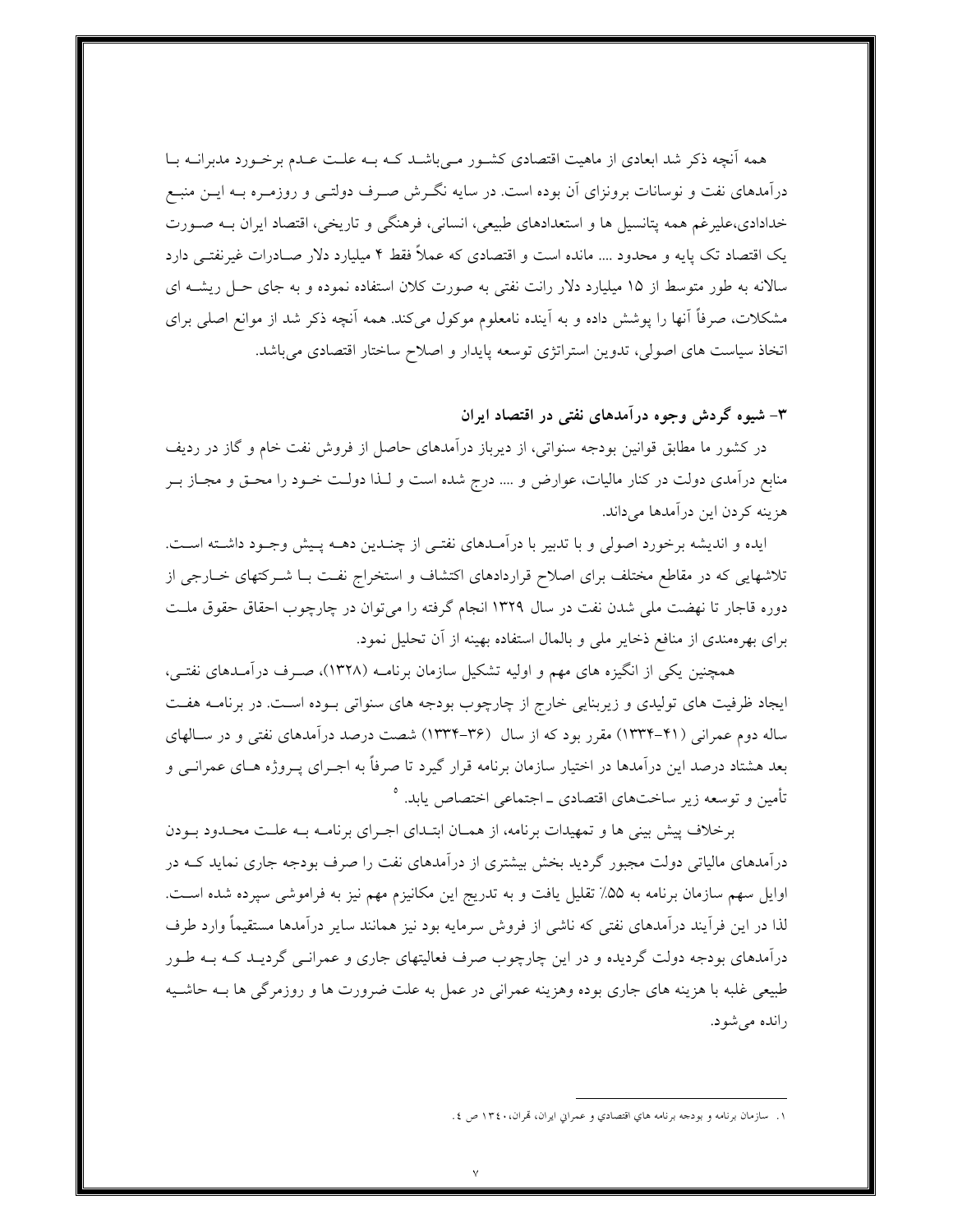متأسفانه این روند، علیرغم گذشت قریب ۵ دهه وتغییرات وسیع سـاختاری و نهــادی و نیــز وقــوع انقلاب اسلامی و همچنین تأکید همه برنامه های کلان قبل و بعد از انقلاب به کاهش وابستگی به درآمــدهای نفتی،هنوز ادامه دارد و ابعاد به مراتب پیچیده تری به خود گرفته است.

## ٤- حساب ذخيره ارزى : تجربه برنامه سوم`

در چارچوب برنامه پنج ساله سوم پس از انقلاب اسـلامی (۱۳۸۳–۱۳۷۸) بــه منظــور جلــوگیری از ورود مستقیم شوک های نفتی،ایده حساب ذخیره در قالب تبصره مـادهٔ۶۰ برنامـه مـورد پــذیرش و تصـویب قــرار گرفت که به موجب اَن دولت مکلف شد دو حساب تحت عنوان «حساب ذخیره ارزی حاصل از درآمد نفت خام» و «حساب ذخیره ریالی» نزد بانک مرکزی افتتاح نماید و از سال ۱۳۸۰، مازاد درآمدهای ارزی حاصـل از نفت خام در پایان هر سال نسبت به ارقام پیش بینی شـده در قـانون، در ایــن حســاب نــزد بانـک مرکــزی نگهداری شود و در صورتی که درآمد ارزی حاصل از فروش نفت خام کمتر از ارقام پـیش بینـی شـده باشـد دولت در فواصل ٦ ماهه میتواند از موجودی این حساب برداشت نموده و معادل ریالی آن در حساب درآمد عمومی منظور گردد.<sup>۷</sup>

همچنین بخشی از مانده وجوه حساب ذخیره ارزی بر اساس نرخ مبادله روز به فـروش رسـیده و معـادل ریالی آن در حساب ذخیره ریالی نزد بانک مرکزی نگهداری مـیشـود و پـس از حصـول از اطمینـان تحقـق درأمدهای ریالی پیش بینـی شـده در چـارچوب اولویـت برنامــه ســوم جهــت توســعه فعالیتهــای تولیــدی و سرمايهگذاري، به صورت وام كوتاه مدت به فعالان اقتصادي اعطا مي شود.

استفاده از وجوه «حساب ذخیره ریالی» برای تأمین هزینه های بودجه عمـومی صـرفأدر صـورت کــاهش درآمد ارزی حاصل از فروش نفت خام نسبت به رقم مصوب وعدم امکان تأمین اعتبــارات مصــوب از ســایر منابع، مجاز خواهد بود و استفاده از آن برای تأمین کسری ناشی از درآمدهای غیرنفتی بودجه عمومی ممنــوع است.

با افزایش شدید قیمت نفت در بازار جهانی از سوی نمایندگان مجلس دوره پنجم، اصـلاحیه ای بــه مــاده ۶۰ در قالب یک لایحه طرح گردید. در مقطع زمانی فوق، علیرغم پشتیبانی بسـیاری از نماینـدگان از دلایــل تأسیس حساب ذخیره درآمدهای ارزی حاصل از فروش نفت، طرح مزبور بــه تصـویب رسـید. خاطرنشــان می شود که تصویب این اصلاحیه کمتر از ۶ ماه پس از تصویب و ابلاغ قانون برنامه سوم توسعه انجام گردید. بر اساس استدلال مخالفان، طرح مذکور، ماده ۶۰ را بی اعتبار کرده و زمینه نقض اهـداف مسـتتر در حسـاب مذکور و تغییر دیگر بندهای برنامه را فراهم ساخته است. در این اصلاحیه «حساب ذخیره ریالی»از مـاده ۶۰ حذف گرديد و فقط يک حساب تحت عنوان «حساب ذخيره ارزي حاصل از صـادرات نفـت خــام» در نظـر

۲. نگاهی به حساب ذخیره ارزي حاصل از صادرات نفت حام (۱۳۸۰) ، مرکز پژوهش هاي مجلس شوراي اسلامي.

۳. قانون برنامه سوم، سازمان مدیریت و برنامه ریزی کشور ، قمران، ۱۳۷۹.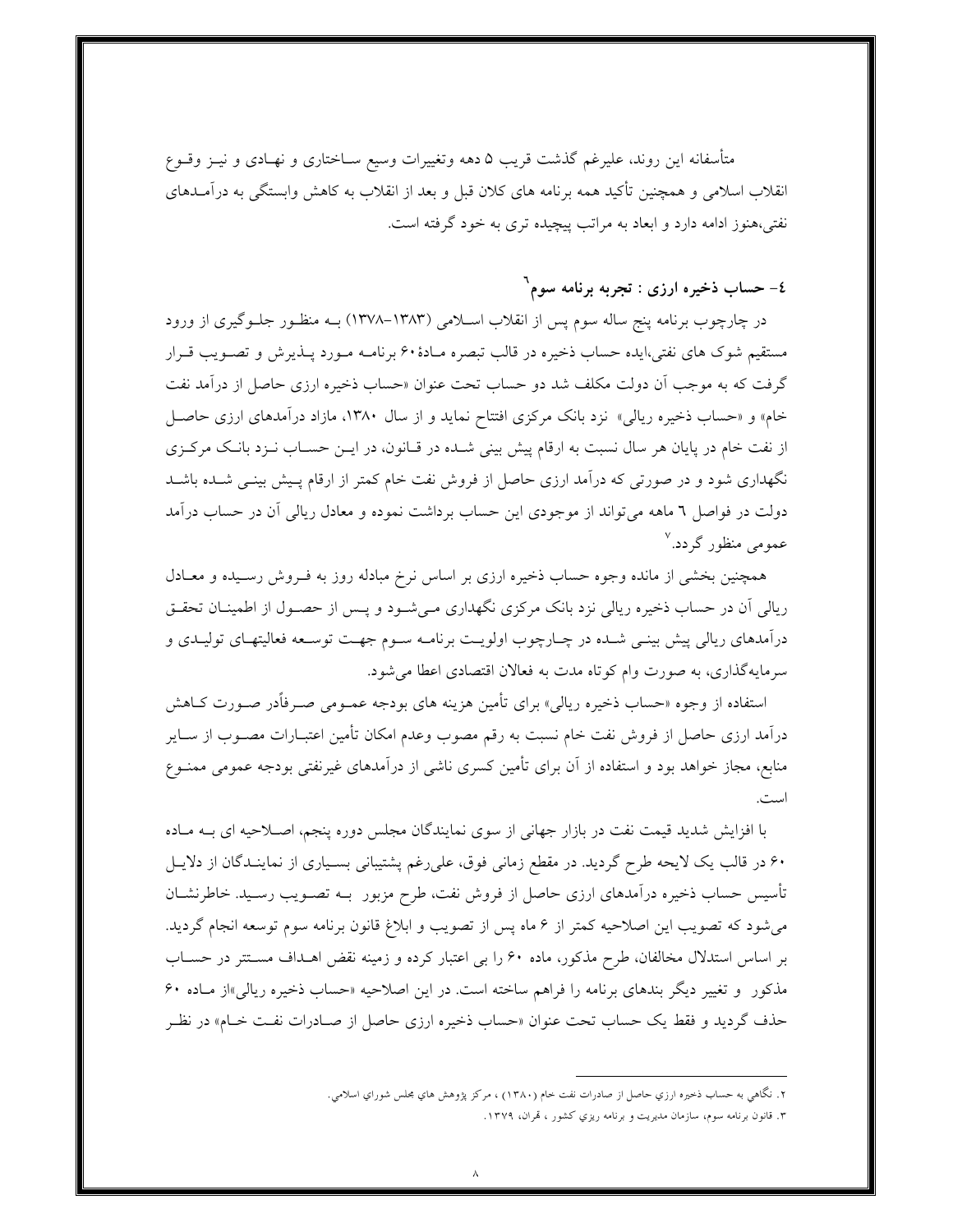گرفته شد. همچنین در این اصلاحیه ارقام مربوط به درآمد حاصل ازصادرات نفت در سال ۱۳۷۹ بود که بــر اساس آن، مبلغ ۶۰۰ میلیارد ریال در اختیار استان ها قرار میگرفت. همچنین بر اساس این اصلاحیه، دولت اجازه یافت تا معادل ۵۰ درصد حساب ذخیره ارزی را بـرای سـرمایه گـذاری و تـأمین بخشـی از اعتبــارات موردنیاز طرح های تولیدی و کارآفرینی صنعتی، معدنی، کشاورزی، حمل ونقل وخدمات فنی و مهندسـی در اختيار بخش غير دولتي قرار دهد.

در تاريخ ١٣٧٩/٨/٢٥ آيين نامه اجرايي ماده ۶۰ اصلاحي قانون برنامه سوم توسط هيأت وزيران تصـويب گردید که طی دو اصلاحیه، تغییراتی در آن اعمال گردید. بر اساس این مصوبه «هیأت امنـای حسـاب ذخیـره ارزی» مرکب از رییس سازمان مدیریت و برنامه ریزی، وزیـر امـور اقتصـادی و دارایـبی، ریـیس کـل بانـک مرکزی وچهارنماینده به انتخاب رییس جمهور (حداقل دو نفر از بین وزیران) بـرای حســن اجــرای قــانون و اتخاذ تصمیم در مواردی نظیر تعیین روش محاسبه و نرخ سود و زمان بازپرداخـت تسـهیلات اعطـایی و نیــز نحوه تعیین اولویت طرح ها برای استفاده از تسهیلات تشکیل گردید.

پس از اصلاح ماده مذکور، هیـأت امنـای ذخیـره ارزی در تـاریخ ١٣٧٩/٩/٢٧ شــرایط و ضــوابط اعطـای تسهیلات ارزی را تصویب نمود. تا آبان ماه ۱۳۸۰ جمعاً سهمیه ای به مبلغ ۱۱۵۰ میلیـون دلار بــرای اجــرای یروژه ها و ۷۰۰ میلیون دلار برای توسعه صادرات در اختیار بانکهای عامل قرار داده شـد. بانکهـای عامـل تـا پایان تاریخ مذکور جمعاً ۱۰۷۵/۱ میلیون دلار از مجموع ۱۸۵۰ میلیون دلار سهمیه ارزی را برای طـرح هــای مختلف متقاضیان به تصویب رساندند.^

هیأت امنای حساب ذخیره ارزی در تاریخ ۱۳۸۱/۳/۷ بــه منظــور تســریع در پــذیرش تصــویب و اجــرای طرحهای سرمایهگذاری به بانکهای عامـل اجـازه داد نسـبت بــه تصـویب طـرح انعقـاد قراردادهـای اعطـای تسهیلات به متقاضیان و گشـایش اعتبـار مربــوط از محــل حســاب ذخیــره ارزی فراتــر از مبلــغ ســهمیه ارز تخصیصی قراردادهای عاملیت اقدام نمایند. در این راستا بانک مرکزی مکلـف گردیـد درخواسـتهای موجـه بانکهای عامل را بدون نیاز به تخصیص سهمیه جدید از سوی هیأت امناء از محل موجودی حســاب ذخیــره ارزی تأمین و مراتب را در هر مورد به دبیرخانه هیأت امناءاعلام نماید.

طبق گزارشهای منتشره، بانکهای عامل تا پایان خرداد ماه ۱۳۸۱ تعداد ۳۴۹ طرح متقاضیان با حجم سرمایه گذاری به مبلغ ۱۳٦۹/۵ میلیون دلار را پس از بررسی و تأییـد فنـی \_ اقتصـادی تصـویب نمودنـد. همچنـین قراردادهای منعقد شده با مشتریان بانکهای عامل ۱۹۹ فقره به مبلـغ ٦٢٣/٣ میلیـون دلار تـا پایـان خردادمـاه میباشد. جمع اعتبارات اسنادی گشایش یافته تـا تـاریخ فـوق ٦١٦/٣ میلیـون دلار و مبلـغ اسـتفاده شــده از تسهيلات ١٩٨/٥ ميليون دلار است.

۱. گزارش هاي بانك مركزي به هيأت امناي حساب ذخيره ارزي، سال ۱۳۸۰ و ۱۳۸۱.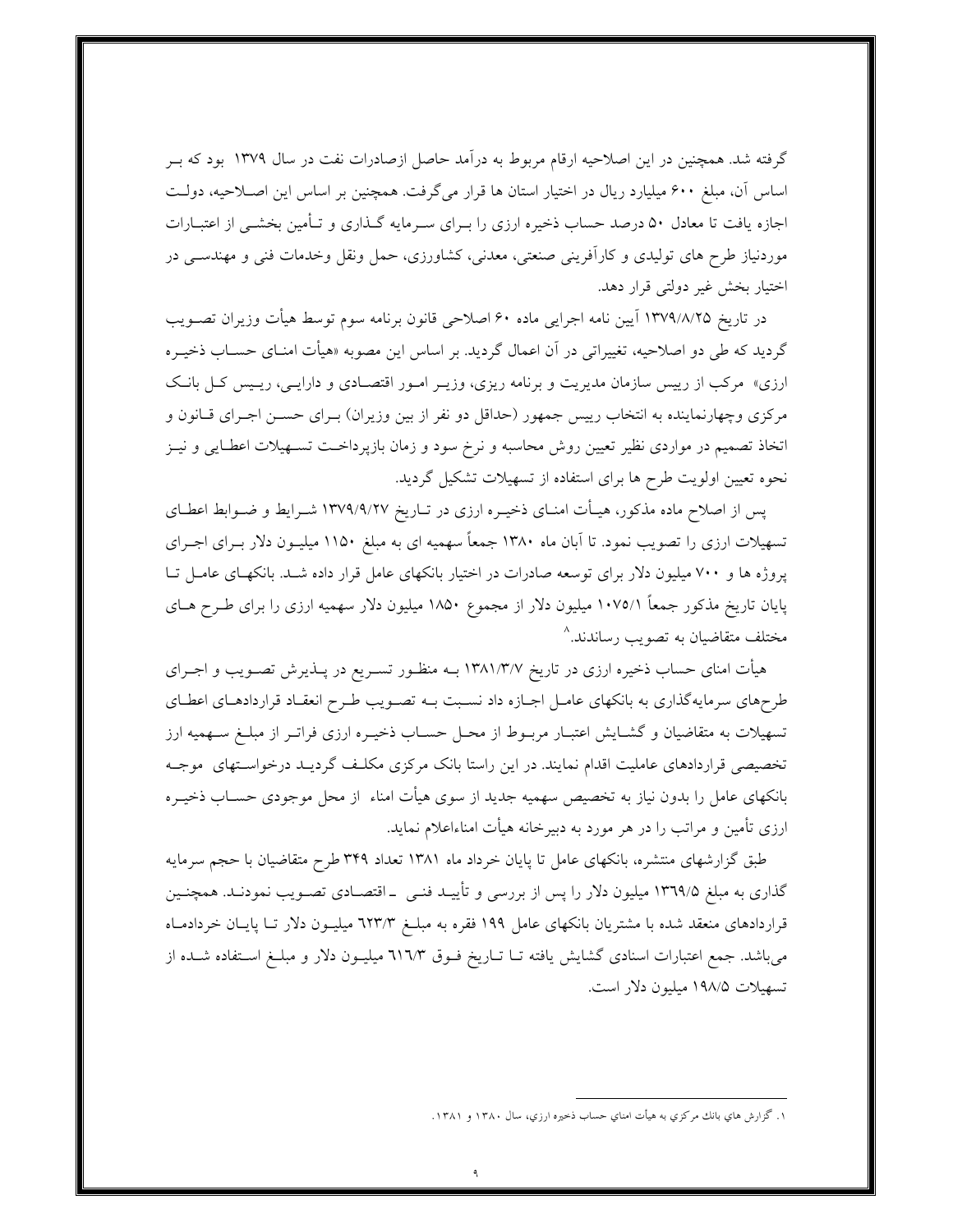| استفاده     | اعتبارات |        |                                 |       |       | طرحهــاي تحــت          |       | ـهمیه ارزي    |       |
|-------------|----------|--------|---------------------------------|-------|-------|-------------------------|-------|---------------|-------|
| از          | اسنادى   |        | منعقد شده                       |       | مصوب  |                         | بررسى | بانكهاي عامل  |       |
| تسهيلات     | گشايش    | ا مبلغ | تعداد                           | مبلغ  | تعداد | مبلغ                    | تعداد |               |       |
|             | يافته    |        |                                 |       |       |                         |       |               |       |
| $V1/\Delta$ | YV1/Y7   | 30410  | $\mathcal{N} \cdot \mathcal{N}$ | ۱۰۷۵  | ٣٣٤   | $Y\Lambda Y/\Lambda$ .0 | ۴۴۸   | 110.          |       |
|             |          |        |                                 |       |       |                         |       |               | ابسان |
|             |          |        |                                 |       |       |                         |       |               |       |
|             |          |        |                                 |       |       |                         |       |               | 1٣٨٠  |
| 191/0       | 717/T    | 477/T  | ۱۹۹                             | 13997 | 344   | Y07.70                  | ۴۰۱   | <b>TVJA/A</b> |       |
|             |          |        |                                 |       |       |                         |       |               | خرداد |
|             |          |        |                                 |       |       |                         |       |               |       |
|             |          |        |                                 |       |       |                         |       |               | ۱۳۸۱  |

جدول ۱ ــ تسهیلات اعطایی بانکهای عامل از محل حساب ذخیره ارزی

(ارقام به میلیون دلار)

با توجه با روند جذب و به کارگیری منابع فوق، استنباط میشود که عملکرد حساب ذخیـره ارزی حـاکی از وجود مشکلات و موانعی در مراحل مختلف اقدامات اجرایی و همچنین در مقررات و سیاستهای نـاظر بـر عملیات این حساب است. نسبت های زیر نیز مؤید این مطلب میباشد.

همان طور که ملاحظه میشود اگر چه نسبت های مذکور بیانگر بهبود عملکرد بانکهای عامل طی ٦ ماهــه اخیر میباشند اما به طور کلی نسبت های محاسبه شـده بیـانگر وضـع بانکهـا در ارایــه تسـهیلات اعتبـاری میباشند. به گونه ای که نسبت جمع مبلغ قراردادهای منطقه به طرحهای مصوب در خردادماه ۱۳۷۱ به میزان ۴۵ درصد است. از این مقدار تنها ۳۲ درصد استفاده شده است. به این ترتیب بانکها از کل سـهمیه در اختیـار خود ٣٦/٣٤ درصد را مورد تصويب قرار داده و ۴۵ درصـد از طرحهـاي مصـوب بـه مرحلـه عقـد قـرار داد رسیده اند. در خصوص ۵۵ درصد از طرحهایی که تصویب شده اند هنوز قراردادی با مشتریان منعقـد نشـده است و از کل سهمیه ارزی که در اختیار بانکها قرار گرفته شده تنها ۳۴ درصد گشایش اعتبار شده اند.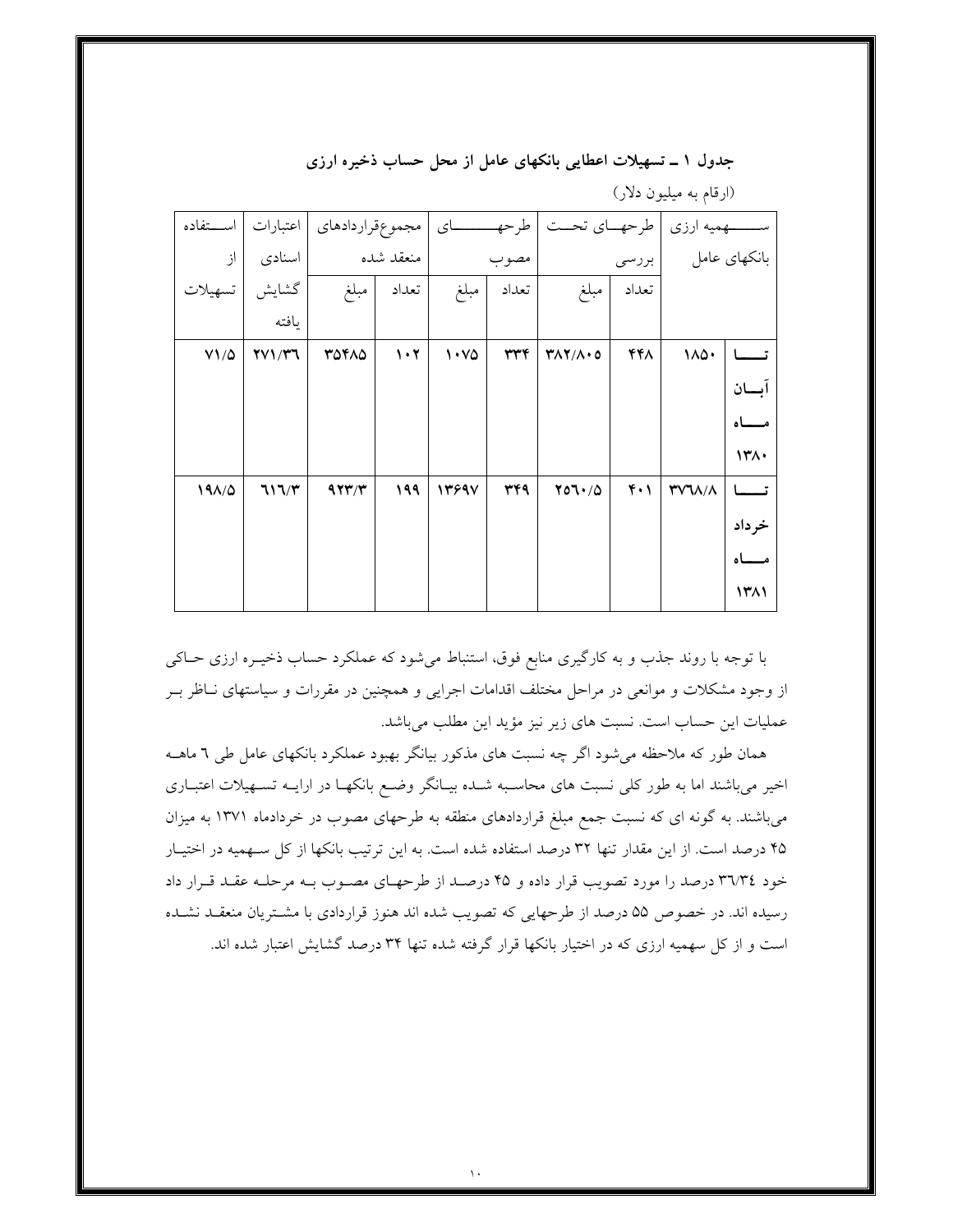|                                         | آبسان مساه                    | خب داد میاه                     | درصد تغيير          |
|-----------------------------------------|-------------------------------|---------------------------------|---------------------|
|                                         | ۱۳۸۰                          | $\Upsilon$                      |                     |
|                                         | (درصد)                        | (درصد)                          |                     |
| نسبت جمع مبلـغ طرحهـای در دسـت          | $\mathbf{y} \cdot \mathbf{y}$ | $\Upsilon \Upsilon / \Upsilon$  | $\cdot$ /77         |
| بررسی (تقاضا برای منابع صـندوق) بــه    |                               |                                 |                     |
| کل سهمیه در اختیار بانکها               |                               |                                 |                     |
| نسبت جمع مبلغ طرحهای مصــوب بــه        | ۵۸                            | $\circ \tau / \circ$            | $\cdot$ /۳ $\vee$   |
| کل سهمیه در اختیار بانکها               |                               |                                 |                     |
| نسبت جمع مبلغ طرحهای مصـوب بــه         | ۲۸/۱                          | 20/0                            | $\cdot$ /9.         |
| جمع مبلغ طرحهای در دست بررسی            |                               |                                 |                     |
| نسبت جمع مبلغ قراردادهای منطقه بــه     | $\tau\tau$                    | $9\Lambda/9$                    | $\cdot$ /۳ $\wedge$ |
| جمع مبلغ طرحهای مصوب                    |                               |                                 |                     |
| نسـبت جمـع مبلــغ اعتبــارات اســنادى   | V7/4                          | ۳۱/۸                            | $\cdot$ /۲۹         |
| گشایش یافته به جمع مبلغ قراردادها       |                               |                                 |                     |
| نســبت جمــع مبــالغ اســتفاده شــده از | $\mathsf{Y} \cdot \mathsf{Y}$ | $\mathsf{r}\setminus\mathsf{r}$ | $\cdot$ /0 $\wedge$ |
| تســهيلات (پرداختــي) بــه جمـع مبلــغ  |                               |                                 |                     |
| قر اردادها                              |                               |                                 |                     |
| نسبت مبلغ گشایش یافته به کل سهمیه       | $\Delta/\Delta$               | YZ/V                            | $\cdot$ /۳ $\vee$   |
| در اختیار بانکها                        |                               |                                 |                     |
|                                         |                               |                                 |                     |

جدول ۲ ــ نسبت های عملکردهای تسهیلات اعطایی بانکهای عامل از محل حساب ذخیره ارزی

ارقام از جدول ۱ استخراج شده اند.

همان طور که ملاحظه می شود هرچند مکانیزم حساب ذخیره ارزی در سالهای اخیر کـه درآمـدهای نفتی دارای بازار بوده اند توانستند مانع ورود شوک مثبت درآمـدهای نفتـی بـه اقتصـاد داخـل گـردد و از آن طریق به ثبات بازار ارز و تثبیت اقتصاد داخلی و تا حدی کنترل تورم کمک کند ولی در عـین حـال نتوانسـته منابع ارزی موجود را در خدمت اهداف توسعه اقتصادی قرار دهد و پس از گذشت بیش از ۱۸ ماه فقـط ۲۴٪ از کل مبالغ ارزی برای بانکهای عامل گشایش اعتبار شده است و بیش از ۷۵٪ این منابع ارزی بصورت راکـد و غير فعال مانده است.

به نظر می رسد عدم موفقیت کامل در اهداف موردنظر در یک نگرش کلی، ریشه در دو عامل داشته باشد: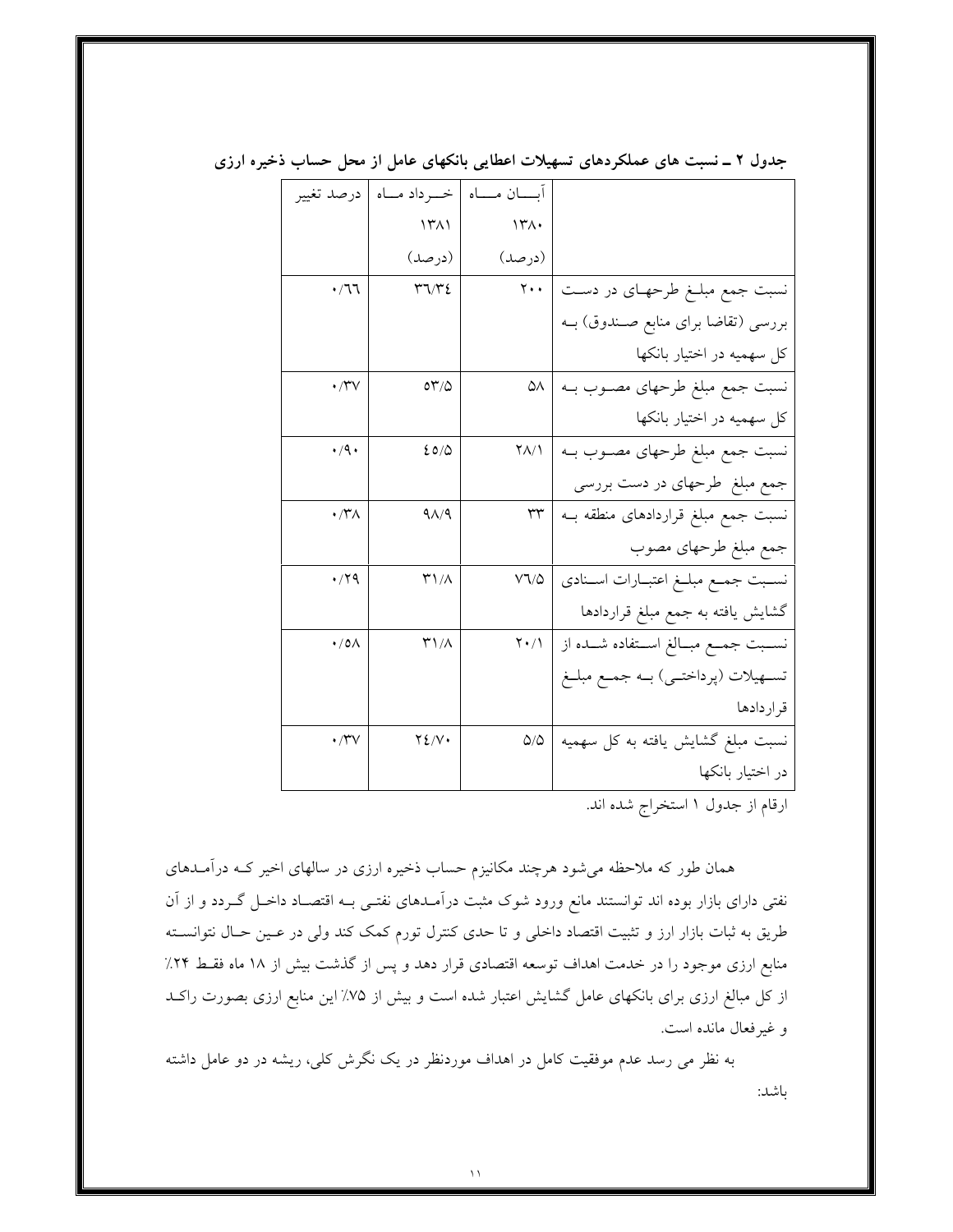ـ ناكافي و ضعيف بودن مكانيزم و ماهيت حساب ذخيره؛ ـ ناكارآمدي نظام بانكي و ضعف بخش هاي اقتصادي در جذب منابع؛

این مقاله بر روی عامل اول متمرکز شده و بر اصلاح و ارتقاء مکانیزم حساب ذخیــره تأکیــد دارد. اساســاً مفهوم و مکانیزم «حساب ذخیره» عمدتا یک نظام حسابداری و گزارش گیری است کـه امـری تبعـی و فاقــد هویت و استقلال میباشد و لذاست که چنین مکانیزمی برای اصلاح ساختار اقتصادی کفایت نمیکند و صرفاً همان طور که از اسمش پیداست در حد حساب ذخیره و صرفاً به عنوان یک فیلتر در ورود درآمـدهای مــازاد نفت به بودجه عمومي و اقتصاد داخلي عمل مي كند كه البته اين اقدام هرچند مثبت و مفيـد اسـت ولـي بــه تنهایی کافی نیست.

واقعیت این است که صدور منابع و سرمایه های زیرزمینی بصورت خام موجب محـدود مانـدن ظرفیـت های اقتصاد داخلی و انتقال ارزش افزوده بالقوه آن به جوامع خارجی است؛ لذا در یـک مـدار باطـل محـدود ماندن اقتصاد و عدم توسعه ظرفیت های مولد؛ به محدوتر شدن درآمدهای جامعه و دولت منجر شـده و نیــاز به صادرات منابع طبیعی خام برای تأمین نیازهای روزمره ارزی را تشدید میکند و اقدام بــه صـادرات بیشــتر اين سرمايه ها مجدداً اقتصاد را هم از بعد سرمايه تخليه و تضعيف ميكند و هم ظرفيـت مولـد را محـدود و محدوتر مي كند.

همچنین این سرمایه و منابع زیرزمینی صرفاً متعلق به نسل حاضر نیست بلکه به همه نسل(سای اتــی نیــز تعلق دارد و مصرف آن در هزینه های جاری در واقع تضییع حقوق نسل۵ای آتی و به ارث گذاردن اقتصـادی ضعیف و بحرانی به آیندگان است. مضاف بر اینکه حتی اگر این سرمایه متعلق به نسل حاضر بـود نیــز هــیچ عقل سلیمی، در شرایط عادی، فروش سرمایه به منظور تأمین مخارج روزمـره و جـاری را تجـویز و توصـیه نمی کند و اصولاًرفتار عقلایی اقتصادی، حفظ و انباشت اصل سرمایه و استفاده از بازده و ســود آن را مــدنظر دار د.

بنابراین لازم است با توجه به ضرورت اصلاح ساختارهای اقتصادی که بارها و بارها در خطاب مسؤولان و متولیان امر ونیز در مستندات قوانین مربوط از جمله قوانین برنامه های پنجساله تصـریح شـده، بـا نگـرش جامع، لوازم و ساز و کارهای آن را با ارتقاءحساب ذخیره ارزی و تبدیل آن بــه یــک نهـاد مسـتقل اقتصــادی فراهم نمود. تجربه سایر کشورهای نفتی نیز تأسیس چنین نهادهایی است. برخـی از ایــن کشــورها بــه دنبــال یافتن راهکاری به منظور جلوگیری از بروز عوارض منفی فوق الذکر و نیز برای حفظ منافع نسل هـای آتـی، اقدام به تفکیک درآمدهای حاصل از فروش منابع و سرمایه های طبیعـی از ســایر درآمــدهای دولــت هماننــد ماليات، عوارض و … نموده و آن را از فرايند بودجه دولت خارج نموده اند.

تنها راهکار مناسب، برخورد فعال با مکانیزم پس انداز مـیباشـد. لازمـه برخـورد فعـال بـا ايــن وجــوه و درآمدها، طراحی ساختارها و نهادهای مناسب و تعبیه مکانیزم هایی است که بتواند سرمایههای طبیعـی را بــه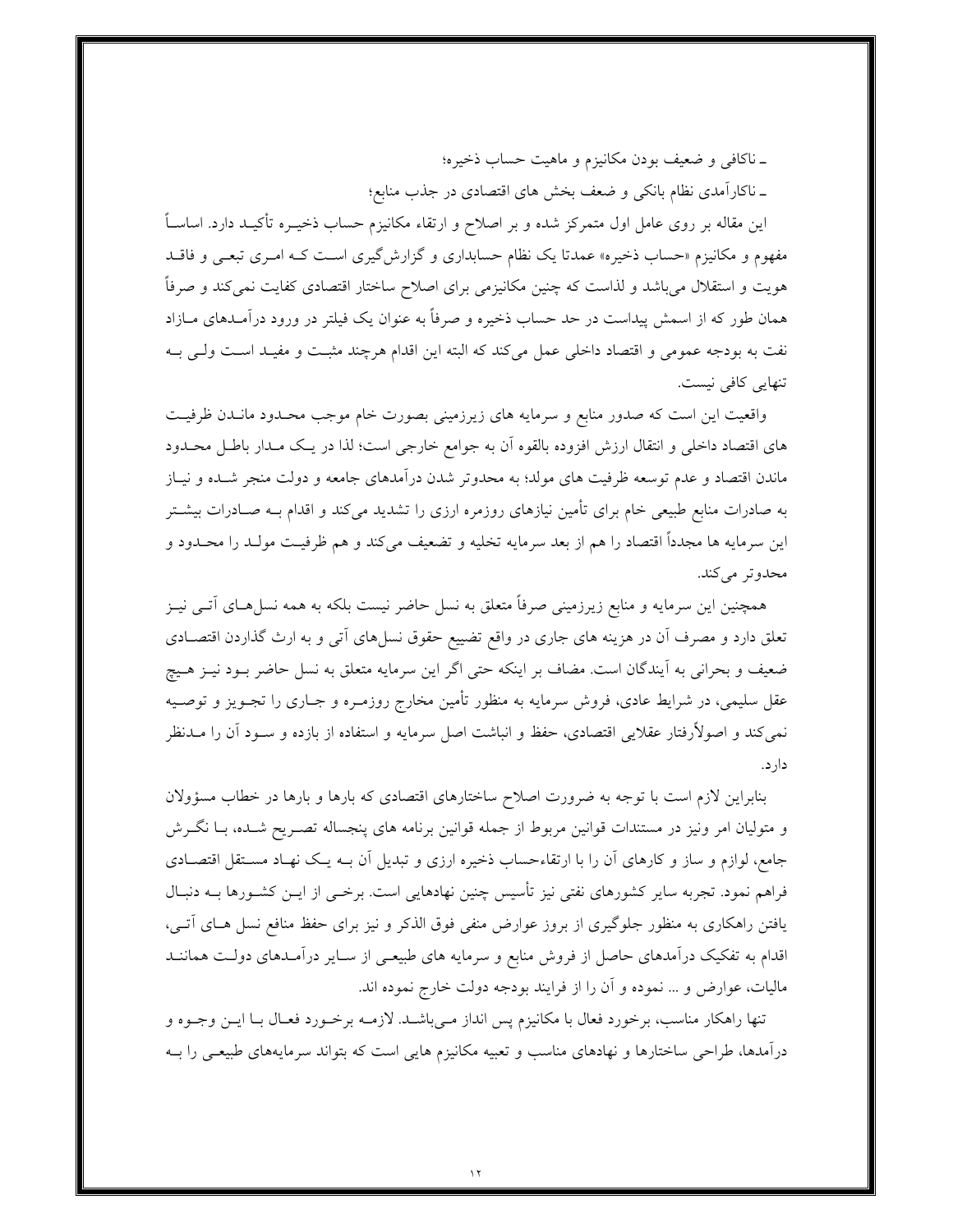صور مختلف مالی و فیزیکی تبدیل نموده و با اعمال مدیریت ریسک و انتخاب پرتفولیــوی مناســب، قــدرت خرید این منابع را در چارچوب الگوهای بهینه یابی بین زمانی در مسیری بهینه قرار داده و حداکثرنماید.

برای تضمین حسن عملکرد ساختارها ونهادها و مکانیزم های این ایده باید با ملحوظ نمودن ویژگی های اقتصادی، اجتماعی و سیاسی کشور،حتی الامکان باید از چـارچوب هـا و اشـكال مسـتقل بهـره گرفـت و از تداخل و توازی با نهادهایی همانند بانک مرکزی، دستگاههای دولتی و .... اجتناب نمود. بـه نظـر مـی رسـد ساختار مورد نظر تأسیس نهادهای جدید به نام «صندوق» <sup>۹</sup> می باشد که خــارج از چــارچوب هــا و اقــدامات سیاسی دولت و رویه های معمول بانک مرکزی شکل گرفته است. در واقع این صندوق ها دارای شخصیت و هويت مستقل حقوقي و اقتصادي مي باشند.

مکانیزم مورد استفاده این است که جریان سیستم ورود درآمدهای حاصل از فروش منابع طبیعی به بودجه دولت مسدود شده و این نوع درآمدها به صندوق واریز میگردد. مدیریت صندوق برای ایجاد درآمد مسـتمر و کاهش ریسک، منابع حاصله را با پرتفولیوی مناسب و در اشکال مختلف در بازارهای مالی سـرمایهگـذاری می نماید تا ضمن کاهش ریسک و حفظ اصل سرمایه ها، قدرت خرید صندوق حداکثر گردد.

برخی از جوامع برای تسریع توسعه کشور و افزایش ظرفیت های مولد، بخشی از منابع حاصله را صـرف ساخت زیر بناهای اقتصادی \_اجتماعی از قبیل سـد، نیروگـاه، بزرگـراه، فرودگـاه، خطـوط ریلـی، دانشـگاه، بیمارستان و … می نمایند.

مدیریت این صندوق ها عموماًبه دو سطح سیاست گذاری \_برنامه ریزی و عاملیت اجرایی تفکیک شــده که به طور معمول سطح اول به عهده ترکیبی از ستاد دولت می باشـد و سـطح عاملیـت اجـرای آن بــه عهـده بانکهای مرکزی است؛ البته در مواردی ــ مثل آیالت آلبرتا – سیاستگذاریهای کلان از طریــق آرای مــردم و بقيه اقدامات از طريق هيأت امناي منتخب صورت مي گيرد.

زمان تأسیس اکثر صندوق ها به دهه هفتاد و بعد از شوک اول نفتی بر میگردد هرچنـد کــه در دهــه ۸۰ وحتی در اواخر دهه ۹۰ نیز کشورهایی به تأسیس صندوق اقدام نمودهانـد لـذا تجربــه صـندوق در برخــی از کشورها به متجاوز از ربع قرن رسیده است.

برای کاهش ریسک و حداکثر نمودن قدرت خرید صندوق، اکثر کشورها در تنظیم پرتفولیوی خود بـه دو نكته ذيل عنايت داشته اند:

ـ تنوع بخشی به اشکال داراییهای سرمایه ای از قبیل اوراق قرضه و سهام؛

ـ تنوع بخشي به توزيع جغرافيايي نگهداري و سرمايه گذاري وجوه در بازارهاي مختلف.

و نیز از آنجا که تجربه نگهداری دارایی سرمایهای در داخل کشور چندان موفق نبود، گرایش به بازارهـای خارجی بیشتر است. در ۲۵ سال گذشته هم اشکال نگهداری داراییهای سرمایه ای و پرتفولیوی صندوق هـا و

1. Fund.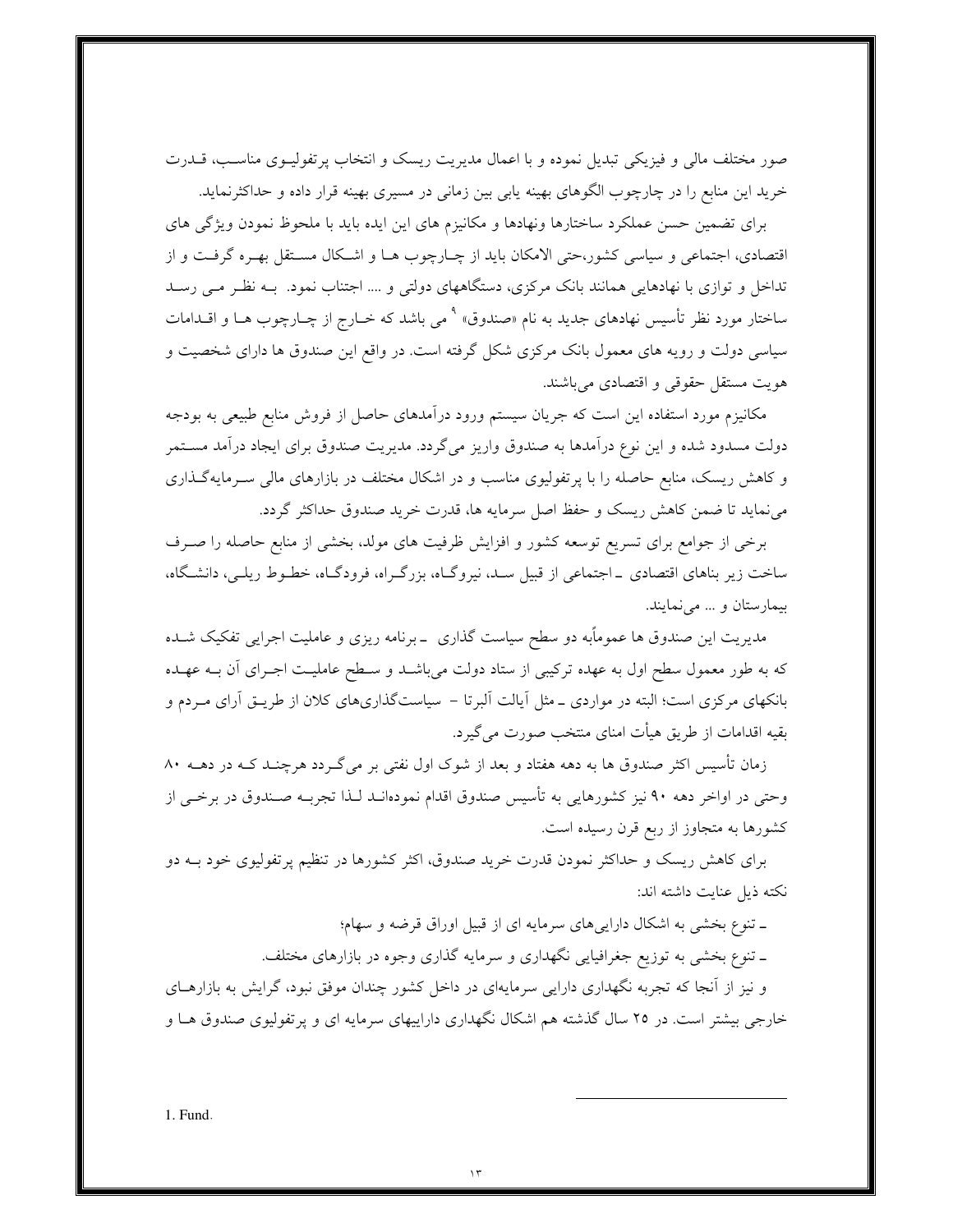هم تخصیص منابع درآمدهای آنها به مصـارف مـدنظر بــا توجــه بــه تجــارب حاصــله و شــرايط اقتصــادی ــ اجتماعی کشورها تغییر نموده است.<sup>۱۰</sup>

٥- پیشنهاد تشکیل«صندوق توسعه مل<sub>ی</sub> ایران»<sup>۱۱</sup>

با توجه به تحلیلهای ارایه شده و تجارب ارزشمند سـایر کشـورهای نفتی، تشکیل نهاد مسـتقلی بـه نـام «صندوق توسعه ملي ايران» پيشنهاد مي¢شود. اين صندوق، نهادي اقتصادي است كـه بــا مأموريــت هــاي ذيــل تأسیس می شود:

۔ تأمین رفاہ نسل های آتی؛ ـ جلوگیری از ورود شوک نفتی به اقتصاد داخلی؛ ـ تقويت ظرفيت هاى مولد اقتصاد داخلي؛ \_این صندوق از لحاظ حقوق و اقتصادی دارای شخصیت و هویت مستقل می باشد که موظف است اصل سرمايه صندوق را حفظ و قــدرت خريــد أن را حــداكثر نمــوده و درآمــدهاي حاصــله را در چــارچوب قوانين و مقررات مربوط هزينه نمايد.

سیاست گذاری در زمینه تعیین و انتخـاب اسـتراتژی سـرمایه گـذاری، پرتفولیـوی داراییهـا و ریسـک در سطحی عالی انجام می شود. فعالیت هایی از قبیـل مـدیریت ریسـک، حسـابداری، گـزارش دهـی و عاملیـت اجرایی آن می تواند با نهادهایی از قبیل بانک مرکزی باشد.

از آنجا که در حال حاضر تمام درآمدهای نفتی در اختیار دولت قرار می گیرد که اشکالات مطروحـه در مباحث پیشین بدان وارد است ولیکن شـدت وابسـتگی بحـدی اسـت کـه قطـع یکبـاره ایـن درآمـدها از درآمدهای دولتی مقدور نیست و لذا باید در یک برنامه زمان بندی میان مدت نسبت بدان اقــدام نمــود تــا از یک طرف به کاهش تدریجی این وابستگی ها و از طرف دیگر افزایش ظرفیت های وصول دیگـر درآمـدهای دولت در بخشهای مالیاتی و … به طور متوازن اهتمام نمود.

در حال حاضر درآمدهای حاصل از افزایش نفت خام عمدتاً صرف فعالیت جاری می گردد و بخش محدودی از آن به توسعه زیربناهای اقتصادی و اجتماعی صرف میشود و حتـبی در منـابع اندوختـه شـده در حساب ذخیره ارزی، اصل بر حفظ سرمایه و حضور در سرمایه های ملی پربازده نیست بلکه به عنوان ذخیـره احتیاطی برای تأمین کسری و درآمدهای دولت در مواقع کاهش درآمدهای نفتــی اسـتفاده مــیشــود و یــا بــه صورت وامهای کوتاه مدت در اختیار واحدهای تولیدی قرار می گیرد. در حالی که بایدجهت گیری به این سمت باشد که:

۱. تجارب ارزشمندي در مورد اين نمادها در كشورهاي مختلف از جمله نروژ، كويت و ونزوئلا وجود دارد كه پرداختن بدالها نيازمند مقاله مستقلي است.

<sup>2.</sup> The Iran National Development Fund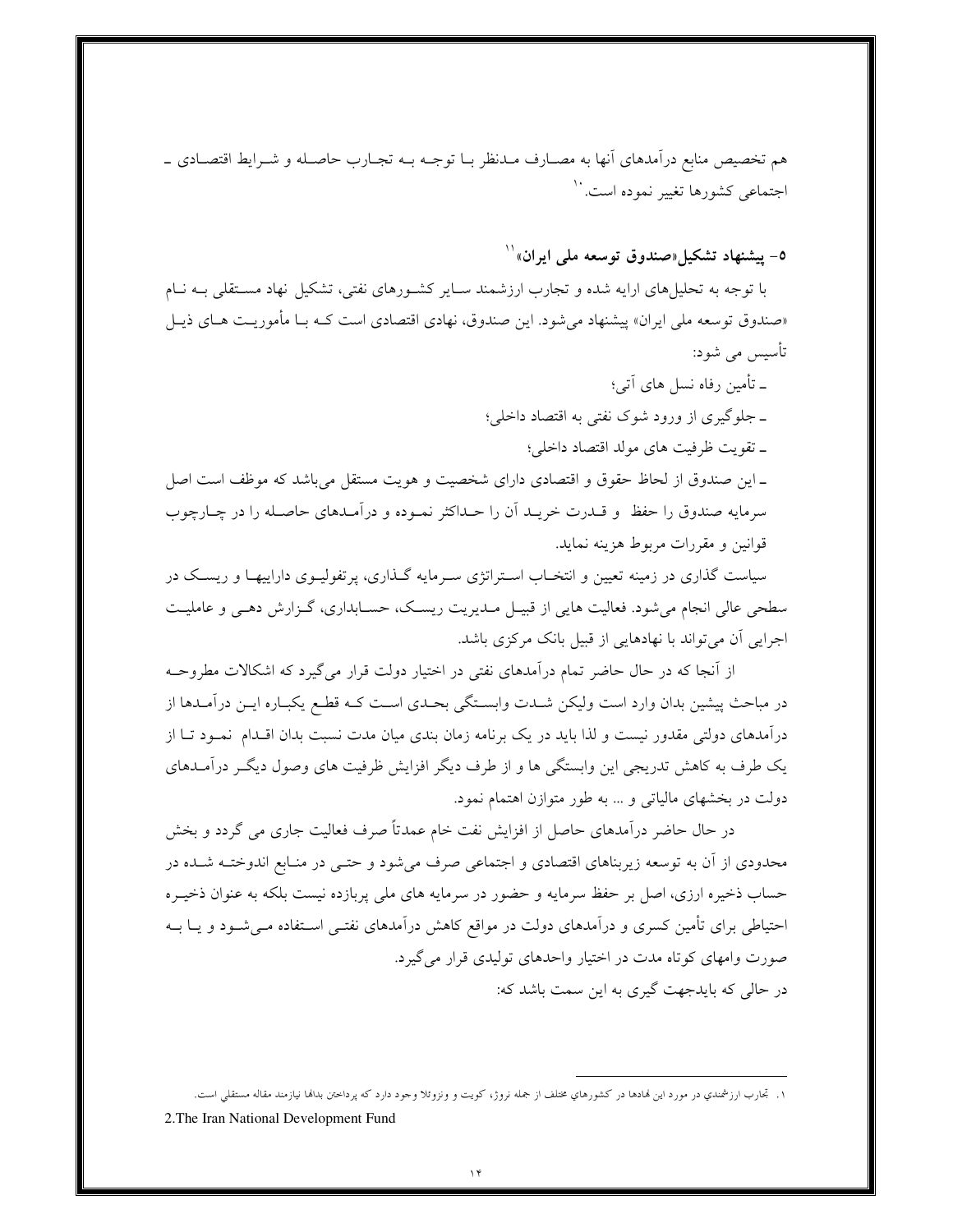ـ با یک برنامه زمانبندی معین به تدریج، سهم درآمدهای ناشی از صــادرات ســهم نفــت خــام در بودجــه جاری را کاهش داده و کم کم به صفر برسانیم.

ـ هرچند با توجه به حجم جمعیت، نیازهای توسـعه کشـوری، تـداوم نقـش دولـت در تقویـت و تجهیـز زیربناهای اقتصادی و اجتماعی ضروری است ولیکن با توجه به مشکلات و ضعفهایی که در نظـام تعریـف پروژه های عمرانی دولتی وجود دارد به نظر میرسد صندوق، عهده دار نقش تـأمین منـابع پـروژه هـای زیـر ساخت های اقتصادی و اجتماعی گردد و لذا باید سهم این بخش از فعالیتها از درآمدهای نفتـی را بـه حـد معقول و مناسبی افزایش داد.

ــ نکته دیگری که تا بحال مورد غفلت بوده، تبدیل سرمایه های زیرزمینی \_ که حفظ آنها در زیرزمین توام با ریسک و نااطمینانی است \_ به اشکال داراییهای مالی است که با تنظیم پورتفولیـوی مناسـب و مـدیریت ریسک و تنوع بخشی به داراییها و بازارها میتوان به حداکثر نمودن قدرت این داراییها و کسب بـازدههـای مستمر پرداخت که خود می تواند هم به عنوان منابعی برای تقویت صندوق و هم بـه عنـوان منبـع جدیــدی برای درآمدهای دولت محسوب گردد و در نهایت دولت بجای اینکه با فروش اصـل سـرمایه هـا بــه تـأمین مخارج جاری مبادرت نماید، صرفاً از سود حاصل از این سرمایه و با حفظ اصل سـرمایه، نیازهـای درآمـدی خود را تأمین کند.

ـ نکته دیگری که در جهت گیری این صندوق میتوان ملحوظ نمود، برنامهریـزی بـرای تقویـت ظرفیـت های مولد اقتصاد داخلی می باشد که نهایتاً اصولاً تمامی منابع خام استخراج شده بجای صـادرات، در داخــل کشور به فرآیند تولید وارد گردیده و به تولید کالا و خدمات منجر شود که هم زمینــه ســاز ایجـاد فرصــتهای شغل<sub>ی</sub> و سرمایه گذاری است که موجب افزایش درآمد مل<sub>ی</sub> و رشد اقتصـادی مـیشــود و هــم ارزش افــزوده بالقوه موجود در منابع خام را نصيب اقتصاد داخلي مي نمايد. ``

٦- برخي از كاركردها و اهداف ايجاد صندوق توسعه ملي ايران

ثبات اقتصادی: یکی از وظایف مهم سیاست گذاری در اقتصاد کلان، ایجاد ثبات اقتصـادی اسـت. زیــرا در شرایط نوسانات اقتصادی، بیشترین دغدغه بنگاه های تولیدی معطوف به متضرر نشدن در نوسـانات و پـا همراه شدن آنها با نوسانات برای منتفع شدن از آن است که بدین ترتیب تصـمیمات سـرمایه گـذاری مختـل گردیده و پیش بینی و برنامهریزی برای آینده تقریباً ناممکن میگردد و اقدامات در یک فضـای کوتـاه مــدت شکل می گیرد نه در افق بلندمدت. به اعتقاد بسیاری از صاحبنظران، عدم ثبات اقتصادی یکی از عوامل عمـده در عدم تشکیل سرمایه بخش خصوصی در ایران است.

۱. البته بدیهی است که تشکیل صندوق و نیز تضمین موفقیت آن مستلزم مهندسی بحدد نظام برنامه ریزی و وجومبریزی کشور و تغییر نقشها و کارکردهای سازمان مديريت و برنامه ريزي و وزارت امور اقتصادي و دارايي، بانك مركزي و به طور اعم بحموعه دولت مي،باشد كه بايد در طراحي تفصيلي اساسنامه و آيين نامه و ساز و كارهاي صندوق ملحوظ گردد و صرفاً با چنين تحولي اساسي است كه مي تواند صندوق توسعه ملي را به عنوان نماد اصلاح ساعتار اقتصادي شكل دهد.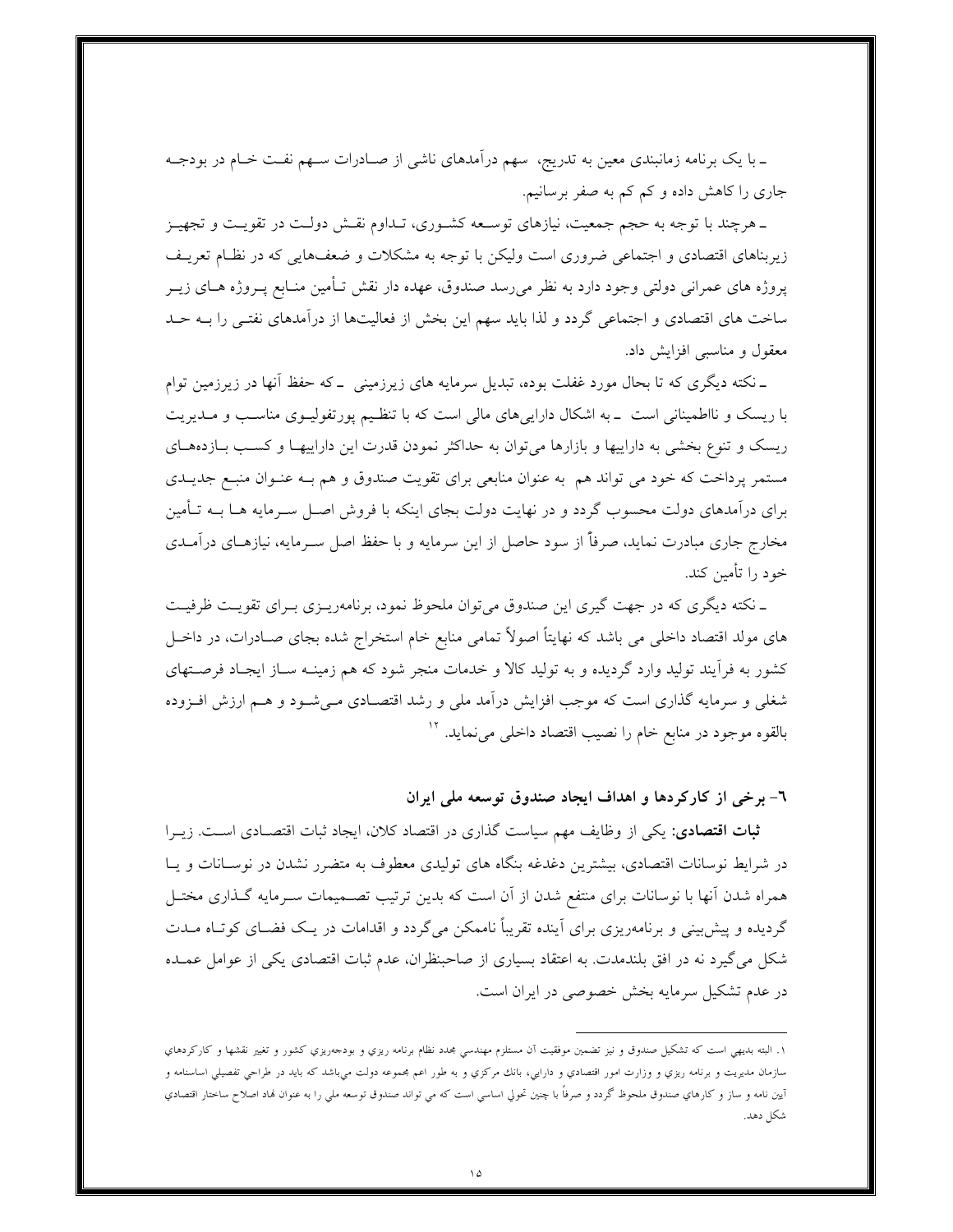<mark>تعدیل نوسانات و ضربهگیری</mark>: کاهش و تعدیل آثار شوک های مثبت و منفی درآمدهای نفتـی از جملــه مواردی است که با تشکیل صندوق میسر می شود و در واقع این صندوق می تواند نقش فنـر اتومبیـل در یـک جاده ناهموار را ایفا نموده و مانع وارد شدن مستقیم و کامل ضربات ناشی از ناهمواری ها گردیده و میتوان با سرعت مناسب حرکت نمود. در بستر اقتصاد نیز صندوق می تواند به عنوان یک ضربه گیر عمــل نمــوده و در موارد کاهش یا افزایش غیر مترقبه درآمدها از فشـار شـکننده جلـوگیری نمـوده و اقتصـاد در یـک بسـتر مطمئن به حرکت خود ادامه دهد.

مدیریت ریسک درآمدهای نفتی: با توجه به نوسانات و شوک های منفی و مثبت قیمت جهانی نفـت و بالتبع درآمدهای نفتی دولت، میٍتوان از طریق صندوق ذخیره ارزی ریسک درآمدهای نفتـی را مــدیریت و از این طریق زمینه کاهش ریسک و تعدیل آن را فراهم نمود.

**تقویت بخش خصوصی**: تزریق یک سویه درآمدهای نفتی به منابع دولت در طی سالیان متمـادی باعـث حجیمتر شدن نامتناسب دولت و ضعیف ماندن بخش خصوصی شـده اسـت. در وضـعیت فعلـی درآمـدهای نفتی ابتدا نیاز ساختارها ونهادهای دولتی را تأمین میکند و چنانچه سرریز و مازادی از آن باقی بماند نصـیب بخش خصوصی میگردد. اگر به این واقعیت تلخ، واقعیت تلخ دیگر اخـتلاف نــرخ دولتــی و آزار ارز را نیــز بیافزاییم در طی سالهای متمادی، بخش دولتی به طور طبیعی از رانت استفاده بـرده و بخـش خصوصـی را در عمل به حاشیه رانده است و لذاست که بخش خصوصی فاقد توان لازم در مقایسه با بخش دولتی بوده است. و بدین ترتیب دولت سالاری و تمرکزگرایی بصورت قدرت اقتصادی و سیاسـی راه را بــر بخـش خصوصــی بسته است. لذا علیرغم همه سیاستگذاریها و برنامهریزیها، سیاست کوچک کـردن دولـت و خصوصـی سازی در حد شعار باقی مانده و عملی نشده است. با استفاده از مکانیزم این صندوق میتوان دسترسی دولتـی به منابع درآمدهای نفتی را محدود و حداقل امکان دسترسی به این منابع را برای بخش خصوصی و دولتی به طور علىالسويه فراهم نمود. بدين ترتيب مي توان ضمن ايجاد پشتوانه اي قوي بـراي سـرمايهگـذاري بخـش خصوصی زمینههای عملکرد مناسب أنان را نیز فراهم کنیم که در نهایـت منجـر بـه افــزایش ظرفیـت تولیــد، صادرات کشور و کسب مقدمه پیشرفت می گردد.

قاعدهمندی پس انداز و برداشت: احساس مالکیت مطلق دولت بر درآمدهای نفتی و نیز سـهلالوصـول بودن آن همواره به دولت اجازه داده است در فراز و نشیبهای مختلف بـدون هـیچ دغدغـه و محـدودیتی و متأسفانه بدون هیچ مسؤولیت و تعهدی برای بازپرداخت آتی از این منابع استفاده کند.

وجود این صندوق میتواند مکانیزم روشنی برای نحوه ذخیره نمودن وجوه و تجهیز منـابع و نیــز نحــوه برداشت، تعریف کند و آنرا قاعدهمند نماید تا تعهـد و پــایبندی بـه سیاسـتهـا و چـارچوبهـا و سـاز و کارهای اقتصادی جای خود را به مصلحتجویی هـای مقطعـی ندهـد و در بلندمـدت اعتبـار سیاسـت هـا و تصميمات دولت افزايش يابد.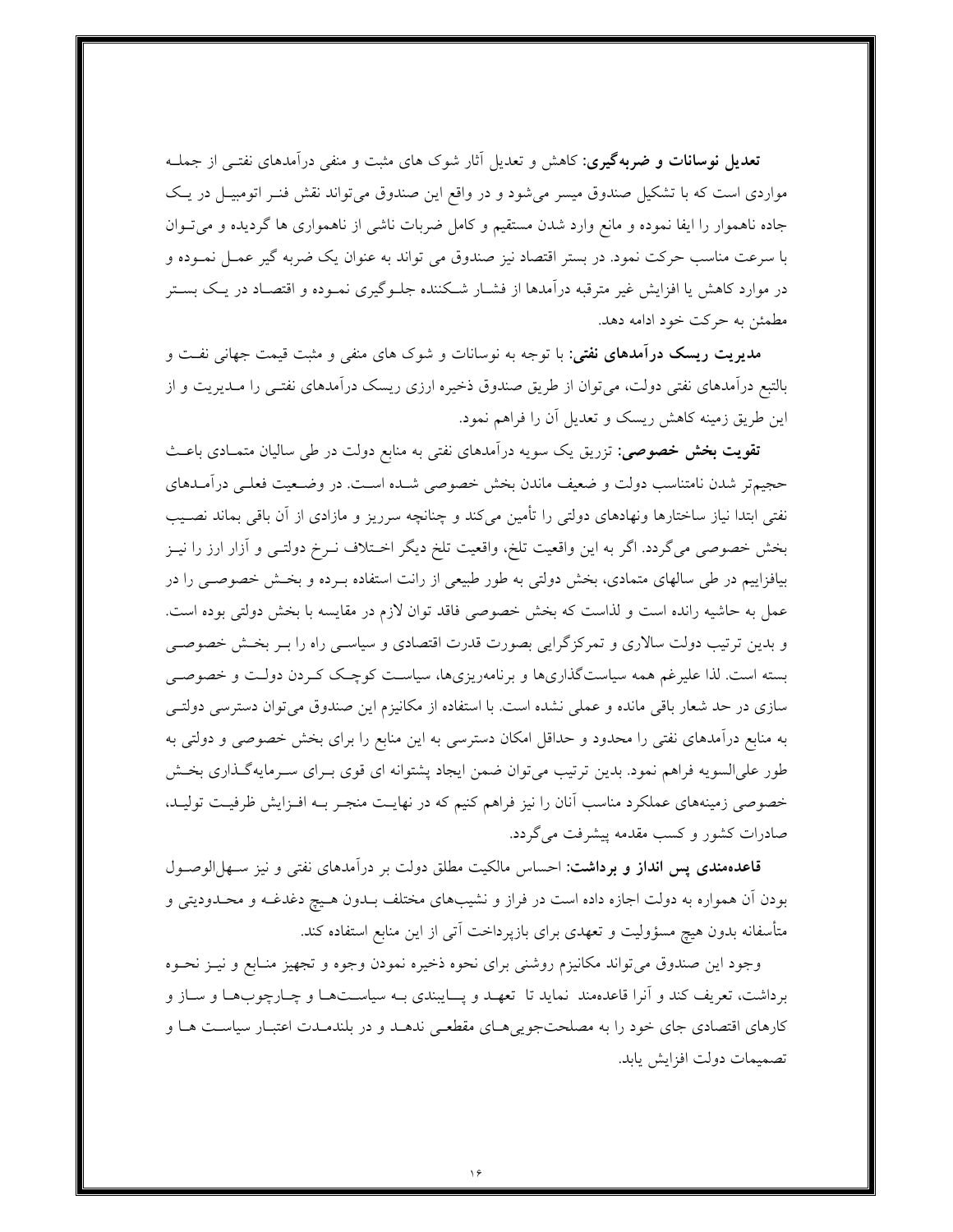**عدم استفاده از درآمدهای نفتی به عنوان پایه پولی و پشتوانه پول**: در وضع فعلی درآمـدهای ارزی در اختیار بانک مرکزی قرار می گیرد لذا در شرایطی که درآمدهای نفتی بـیش از ارقـام پـیش بینـی شـده محقــق میشود، درآمدهای مازاد به عنوان خالص داراییهای خارجی (ارزی) بانک مرکـزی نگهـداری مـیشـود و از طرف دیگر در شرایط عدم تحقق درآمدهای پیش بینی شده، کسری بودجه دولت از طریق استقراض از بانـک مرکزی تأمین و لذا هر دو حالت به بسط پایه پولی و افزایش نقدینگی منجر میشــود و موجـب بــروز تــورم میگردد. در حالی که وجود مکانیزم صندوق میتواند از طرفی مانع افزایش خالص داراییهای خـارجی ناشـی از افزایش برونزای درآمدهای نفتی شود و از طرف دیگر ضمن تأمین کسـری بودجـه، مـانع افــزایش بــدهی دولت به بانک مرکزی میگردد و لذا رابطه نقدینگی و بالمال تورم از شوک های برونزای نقتی قطع می شود.

همچنین وجود مکانیزم صندوق مانع از این میشود که بانک مرکزی از مازاد ذخایر ارزی نفتی بـه عنــوان يشتوانه نشر اسكناس استفاده نمايد.

تبدیل سرمایه های زیرزمینی به سرمایه های مولد روی زمینی: در ط<sub>ی</sub> چند دهه گذشته (قبل و بعـد از انقلاب) درآمدهای حاصل از صادرات نفت هم در تأمین بودجه جاری دولت و هم در بودجه عمرانی صـرف شده است. پروژههای عمرانی دولت در زمینههای اجتماعی و فرهنگی عمـدتاً غیرانتفـاعی اسـت و در زمینــه اقتصادی عموماً انتفاعی تلقی میشود. صرف نظر از پروژه های غیر انتفاعی که بازده اقتصـادی از آنهــا انتظــار نمیرود و به طور معمول حتی در دوره بهرهبرداری نیز هزینه های تعمیـر و نگهـداری را بـر دولـت تحمیـل می کنند. پروژه های انتفاعی باید ماهیت اقتصادی داشته و دارای بازده باشند. در واقع طی ۵ دهه گذشته مبـالغ هنگفتی از درآمدهای نفتی در زمینه های انتفاعی سرمایه گذاری شده تا بدین وسیله سـرمایه هـای زیرزمینــی نفت به سرمایه های مولد و دارای بازده روی زمینی تبدیل شوند ولیکن عدم دقت کـافی در ارزیـابی فنــی و اقتصادی طرحها، طولانی شدن دوره ساخت و از همه مهمتر اعمال نفوذ فشارهای سیاسی در مکان پایی ایس پروژهها، انتخاب تکنولوژی تعریف این پروژهها و.... باعث گردیده نه تنها این سرمایه گذاریها را از انتفـاعی بودن خارج نموده بلکه در موارد زیادی نرخ بازده آنها منفی بوده و توان اداره خود و حتی حفـظ تأسیســات را ندارد که عامل اصلی این انحراف و کارکرد ضعیف پروژه های سرمایه گذاری اقتصادی را می توان در سـاز و کار دولتی بودن منابع تأمین آنها دانست. مکانیزم صندوق میٍ تواند به عنوان یک نهاد اقتصادی و با تکیه بــر معیارها و ارزیابیهای دقیق اقتصادی و فنی، مکان یابی صحیح، کاهش زمان سـاخت و بـه حـداقل رسـاندن فشارها و اعمال نفوذها در اجراى اقتصادى و انتفاعى اين طرحها موفق شده و هدف تشكيل سرمايههاى مولد روی زمینی را محقق کند و از این طریق منافع حاصل در اختیار نسلهای آتی قرار گیرد.

مدیریت ریسک سرمایه: در حال حاضر صرف نظر از ریسک شوکهای نفتی که بر درآمد اثر میگذارد، فواید حاصل از مصرف این درآمدها نیز دارای ریسک است. زیرا که بخش قابل توجهی از آن صـرف هزینــه های جاری دولت و نیز پروژه های عمرانی غیرانتفاعی میگردد و اصولاً بازده اقتصـادی نـدارد. حتــی بخــش دیگری که صرف پروژه های عمرانی انتفاعی و سرمایهگذاریهای مولد میشود نیـز دارای بـازده نمـیباشـد.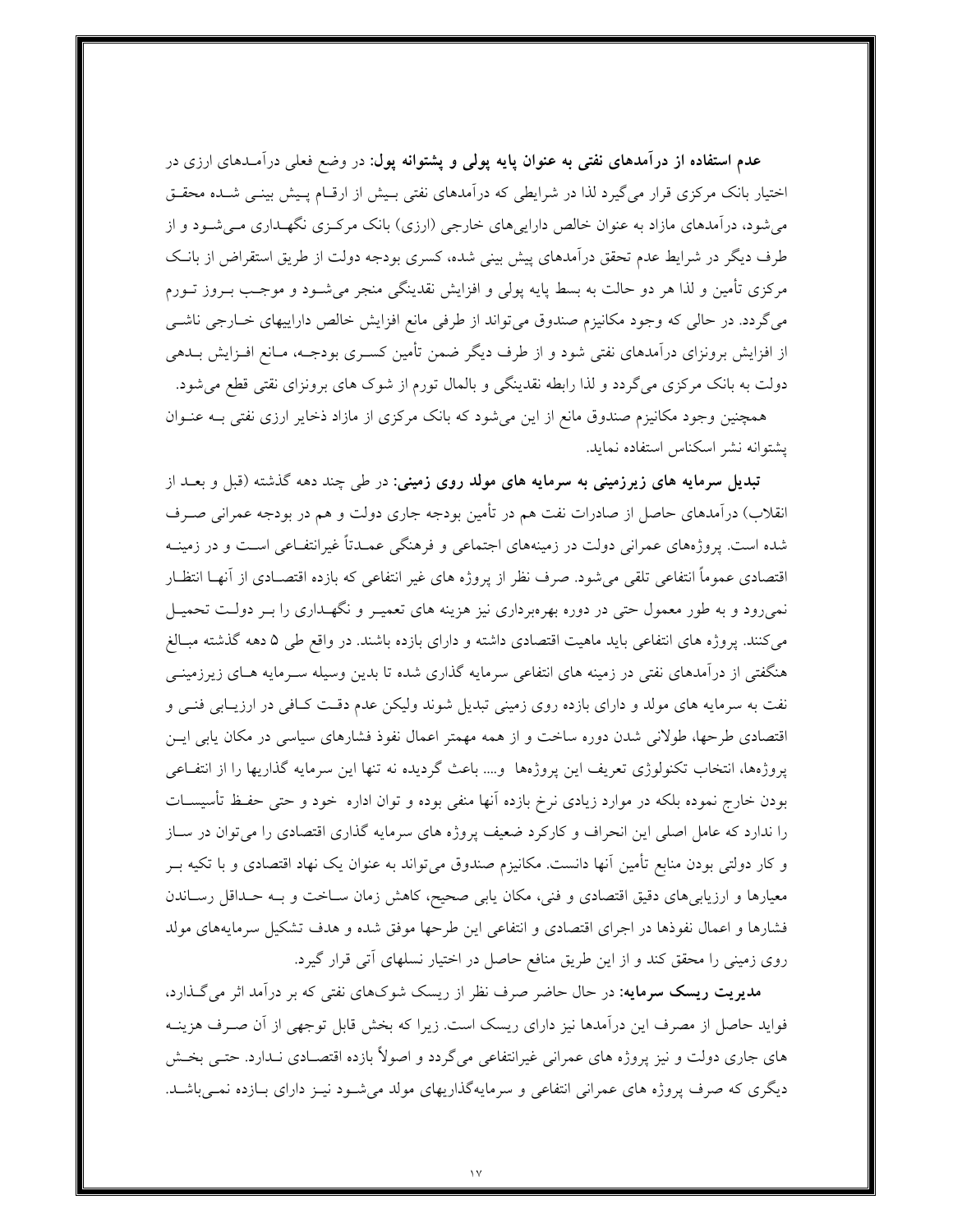بنابراین در مجموع بازده حاصله هم بشدت پایین است و هم نامطمئن، و مکانیزم صندوق میتواند با تعریــف پرتفولیوی مناسب، به تعیین ترکیب بهینه نگهداری داراییهای سـرمایهای بپـردازد تـا بـازده حاصـله و قــدرت خرید آن حداکثر شود. که از جمله آنها می تـوان بــه سـرمایهگـذاری در بازارهــای سـرمایه خــارجی (بخـش خصوصی، اوراق و سهام) و اعطای تسهیلات اجرای پروژههای زیربنایی و اقتصادی و .... اشاره نمود.

**تنوع بخشی ساختار صنعت**: تزریق درآمدهای نفتی به اقتصاد داخل کشور، معمولاً منجر به شکل گیــری صنعتی میشود که بـا نوسـانات نفتـی همبسـتگی مسـتقیم دارد و در شــرایط کـاهش درآمـدهای نفتـی دوام نمي اَورد، لذا هدايت بخشي از سرمايهگذاريها به خارج، بعد از تأمين نيازهاي توسـعه داخلـي مـيتوانـد ايـن همبستگی را کاهش داده و مانع از این می شود که سطح سرمایهگذاری حقیقی داخلی از درآمدهای نفتی متأثر شود و نیز سرمایه ها در بخش های متنوعی که دارای بازده بالایی هستند سرمایهگذاری شوند.

توسعه و تقویت جامعه مدنی و شکل گیری دولت پاسخگو: از دیگر ابعـادی کـه از طریــق صــندوق ذخیره ارزی حاصل می شود، تقویت پیوند دولت با بدنه اقتصادی و اجتماعی جامعه است. بدین ترتیب حـل اساسی و ساختاری مشکلات جامعه میسر میگـردد. بــه تعبیــر دیگــر تقویــت جامعــه مــدنی و شــکل گیــری دولتهای مسؤول و پاسخگو در گرو تقویت بنیه بخش غیر دولتی است. در واقع نهادهای اجتمـاعی مسـتقل از دولت فقط در شرایطی شکل میگیرند که حداقل به لحاظ مالی مستقل باشند و اگر نه معمولأبــه نهادهــای همراه با اراده حاکمیت تبدیل می شوند.

**صندوق ذخیره ارزی به عنوان نهاد مالی**: از نقش های برجسـته ای کــه صــندوق ذخیــره ارزی از نظــر اقتصاد خرد ایفا نماید این است که به عنوان یک نهاد مالی به بنگاهها و فعالان اقتصادی خـدمات ارائــه و در واقع می تواند مانند یک بانک قوی را در ارتباط مستقیم با بنگاهها عمل کند و یا اینکه سایر بانـک هــا را بــه عنوان کارگزار خود به خدمت بگیـرد. و بـدین ترتیـب در شـکل گیـری نهادهـای مـالی کارآمـد در سـاختار اقتصادی کشور ایفای نقش نماید.

لذا ذخایر ارزی حاصل از نفت نباید صرفاً در یک حساب ذخیره در اختیار بانک مرکـزی محـدود شــود، بلکه این وجوه میتواند در این صندوق و به طور مستقل از بانک مرکزی به عنوان نهاد مالی با اهداف جامعه و ابزار کافی عمل نماید. و جایگاه موثر و مهمی در نظام پولی و اعتباری و بانکی بیابد.

حمایت از فعالیتهای اولویتدار و بخشهای پیشرو: تشکیل صندوق های تخصصی در زمینه های مختلف مثل صنایع خاص، محیط زیست، فرأورده های معدنی، توسعه صادرات، انتقال تکنولــوژی و اشــتغال میتواند یکی از دستاوردهای تأسیس صندوق ذخیره ارزی باشد و بدین ترتیب بصـورت تخصصـی و کــاملاً نزدیک می توان با این بخش ها و فعالیت های اولویت دار ارتباط برقرار نمود و در تعامل نزدیک به آنها بستر توسعه را فراهم نمود.

۷– خلاصه و نتیجه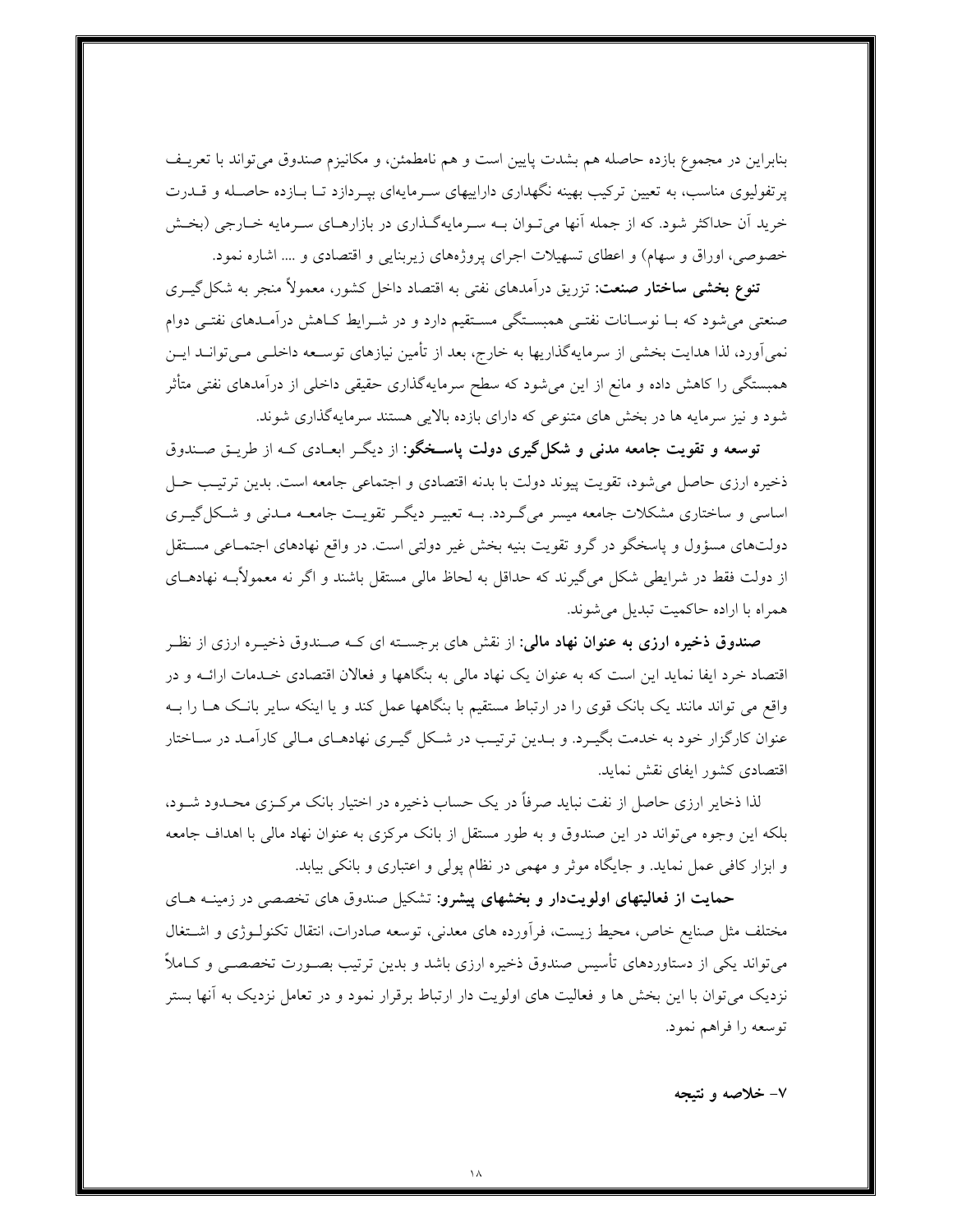از آنجا که بازار نفت خام جهانی پر نوسان و توأم با نااطمینانی بوده و نسبت به اقتصاد ما یک متغیــر برونزا محسوب می شود، لذا ضمن اینکه ورود مستقیم این درآمدهای نامطمئن بـه منـابع درآمـدی بودجـه در وهله اول موجب ورود شوک های مثبت ومنفی بصـورت برونـزا بـه اقتصـاد کشـور مـی گـردد. سـاختارهای اقتصادی را نیز متأثر ساخته و آنرا ناکارآمد میکند که میتوان به عوارضی از قبیل ظهور و تداوم پدیده تــورم، عدم ثبات بازار ارز، عدم تناسب صادرات و واردات، گسترش حجم دولت،تشــدید ســاختار متمرکــز اداری و اقتصادی، عدم شکل گیری ظرفیت های مولد و ساز و کارهای منطقی اقتصاد، اجرای پروژه های کم بـازده و فاقد توجيه و نيز تأخير و تطويل در اجراي آنها اشاره نمود.

علاوه بر مسائل فوق، رفتار عقلایی اقتصادی، فروش سرمایه های طبیعی به منظور تأمین مخارج جاری و روزمره را تجویز نمیکند خصوصاً که این سرمایهها و منابع زیرزمینی صرفاً متعلق به نســل حاضــر نیســت و بلکه به نسل های آتی نیز تعلق دارد. همچنین صدور منابع طبیعی بصورت عام، موجب محدود ماندن ظرفیت اقتصاد داخلي و انتقال ارزش افزوده آن به جوامع خارجي است؛ لذا در اين مدار باطل، محدود ماندن اقتصـاد و عدم توسعه ظرفیت های مولد به محدودتر شدن درآمدهای جامعه و دولت منجر شده و نیـاز بــه صـادرات منابع طبیعی خام را برای تأمین نیازهای روزمره ارزی و حتی ریالی تشدید میکند و اقدام به صـادرات بیشــتر و تداوم أن مجدداً اقتصاد را هم از بعد سرمايه تخليه و تضعيف مـي كنـد و هـم ظرفيـت مولـد را محـدود و محدودتر مي كند.

با عنایت به اینکه اقدام مؤثر و موفقی برای اصلاح مکانیزم گردش وجوه درآمدهای نفتی تا قبل از برنامــه ينج ساله سوم انجام نگرفته بود و تجربــه برنامــه ســوم نيــز تحــت عنــوان «حســاب ذخيــره ارزي» صــرفاً در جلوگیری از ورود مستقیم درآمدهای نفتی و شوکهای ناشی از آن مؤثر بوده و به دلایل نسبتاً روشـنی بــرای اصلاح ساختار اقتصادی کفایت نمیکند کـه نمونـه آن عـدم اسـتفاده مـؤثر از ذخـایر ارزی حاصـل از مـازاد درآمدهای نفتی و نیز عدم توفیق مکانیزم اعطای تسهیلات ارزی به واحدهای تولیـدی مـیباشـد. ایــن مقالــه تأسیس و تشکیل نهاد اقتصادی و مال<sub>ی</sub> مستقل<sub>ی</sub> به نام «صندوق توسعه ملـّـی ایــران» را پیشــنهاد مـّـی کنــد کــه دارای سه مأموریت عمده و اساسی:تأمین رفاه نسل های آتی،جلوگیری ازورود شوک های برونزای نفتــی بــه اقتصاد ملی و تقویت ظرفیت های مولد اقتصاد ملی است که می تواند با ساز و کارهای مناسب ضـمن شـکل دهی اقتصاد بدون اتکا به درآمدهای نفت خام،اصلاحات ساختاری اقتصاد را در زمینـههـای ثبـات اقتصـادی، مدیریت ریسک درآمدهای نفتی، تبدیل سرمایه های زیرزمینی بــه ســرمایه مولــد در اشــکال ابزارهــای مــالی، مدیریت ریسک سرمایه و تنظیم پرتفولیوی مناسب، قاعدهمندی پس انداز و برداشت از منابع و عـدم اسـتفاده از درآمدهای نفتی به عنوان پایه پولی،توسعه و تقویت جامعه مدنی و ایجاد دولت پاسـخگو، تقویـت بخـش خصوصی، تسریع در فرایند خصوصی سازی، کوچک سازی دولت توسعه منطقی ظرفیت اقتصاد ملی و بسط ساز و کارهای اقتصادی و نیز تنوع بخشی به ساختار صنعت و حمایت از فعالیت های اولویـت دار و بخـش های پیشرو محقق نماید.